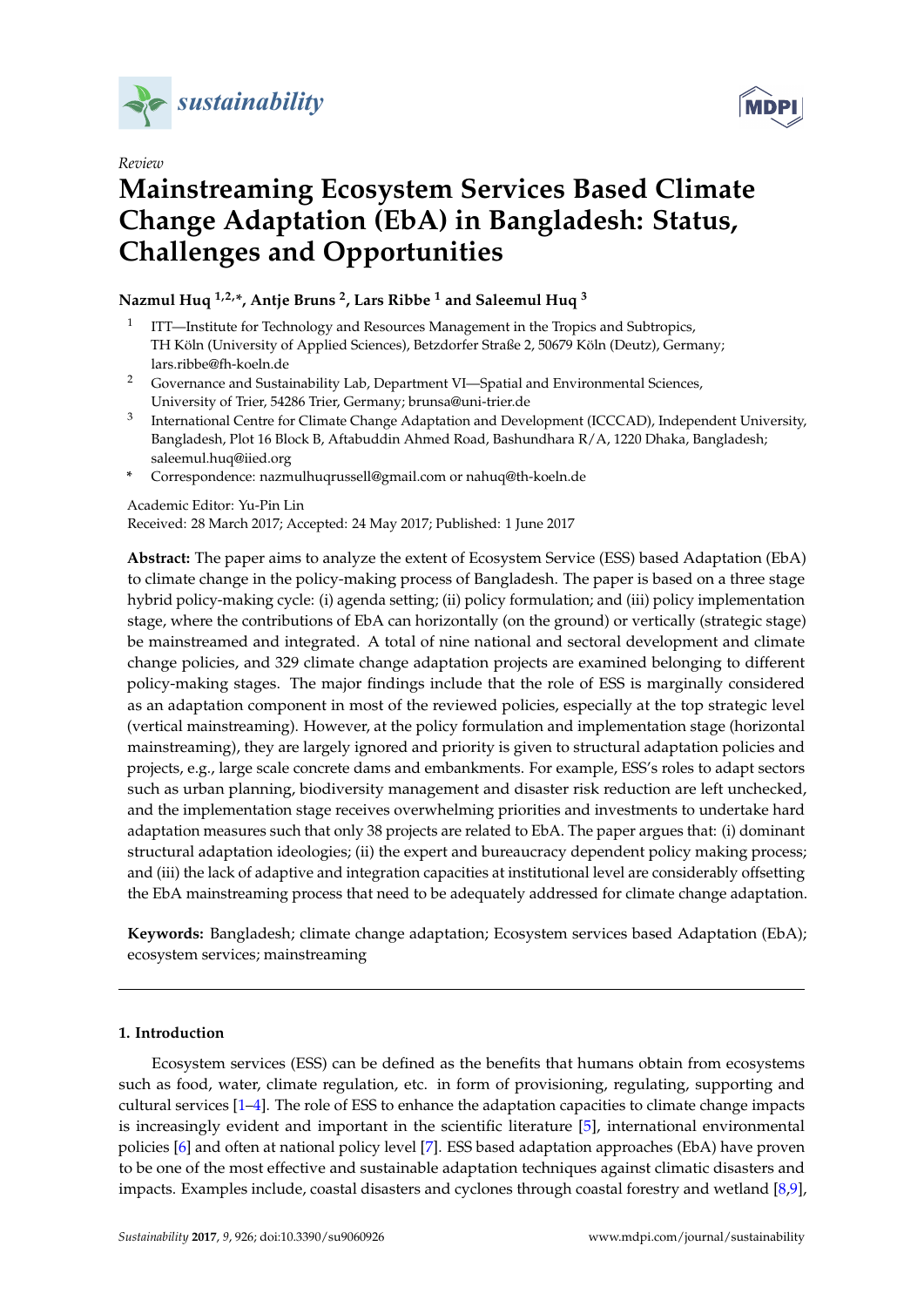drought management through plantation and soil management [\[10\]](#page-15-6), sustainable water management through water purification and flow regulation [\[11\]](#page-15-7), urban disaster management through greening and Sustainable Urban Drainage (SUD) [\[4\]](#page-15-0), flood management through floodplain extension and allowing space for rivers [\[7](#page-15-3)[,12\]](#page-15-8), and enhancing human livelihood provisions and security through better ecosystem management and resource efficiency [\[13](#page-15-9)[–15\]](#page-15-10), to name a few. EbA approach can broadly be defined as the sustainable use of ESS in a comprehensive adaptation strategy to strengthen societal resilience against the adverse impacts of climate change [\[6](#page-15-2)[,10](#page-15-6)[,13\]](#page-15-9).

EbA approach is a combination of both "soft" and "hard" approaches of adaptation designed to harness the capacity of ecosystem and nature [\[16\]](#page-15-11). "Soft" approaches of adaptation include information, policies, capacity building and institutional governance, whereas the "hard approach" requires technology and capital intensive infrastructural based interventions such as sea walls and dykes [\[16](#page-15-11)[,17\]](#page-15-12). EbA's capacities to provide multiple benefits to society and ecosystems such as reducing disaster and climate risks through natural infrastructure, supplying livelihood capitals, maintaining ecosystem's balance, etc. can simultaneously occur in a cost-effective way without any major trade-offs [\[18\]](#page-15-13). In additional, there are numerous non-marketable social, environmental and economic (co-)benefits of EbA which are pivotal forces of local development through strengthening local adaptive capacities [\[19,](#page-15-14)[20\]](#page-15-15). Table [1](#page-3-0) provides examples of the EbA approaches in different areas and sectors, measures, adaptation services and financial appraisals to hard adaptation methods. The lists in Table [1](#page-3-0) regarding sectors, measures and benefits are no way exhaustive, however, highlight the major intervention areas where EbA can be instrumental to promote adaptation namely agriculture and food security, forestry, biodiversity, DRR, urban planning, coastal and water resource management [\[11](#page-15-7)[,21,](#page-15-16)[22\]](#page-15-17).

EbA, thus, offers a set of flexible, regretless and cost effective adaptation intervention to avoid uncertain capital investment as well as to promote soft adaptation methods [\[16,](#page-15-11)[23\]](#page-15-18). Incorporation of EbA in development and climate policies, therefore, promotes sustainable adaptation and development for communities, decision makers and ecosystems as well as pave an "in-built" pathway to achieve Sustainable Development Goals (SDG) [\[24\]](#page-15-19). Moreover, 60% of global supplies of ecosystem services are already being degraded or subject of unsustainable management [\[25\]](#page-15-20).

Given that backgrounds and in the persuasion of an integrated adaptation and development approach, EbA has the capacity to play an important role for achieving SDGs involving ecosystem management, CCA, and disaster risk reduction (DRR) than the single-disciplinary approach of adaptation, development, and ecosystem management [\[10](#page-15-6)[,18,](#page-15-13)[26\]](#page-16-0). In addition, in many instances, EbA represents the only feasible adaptation options to implement, for example, coastal fishing communities in small island states [\[16\]](#page-15-11). Therefore, EbA deservedly needs better attention at political agenda setting level, and needs mainstreaming at the climate and development policy and practice levels. Mainstreaming EbA at policy level enhances systematic integration of adaptation into ecosystem management and development activities and to ensure necessary financial, human, technological and knowledge supports [\[17](#page-15-12)[,27](#page-16-1)[–31\]](#page-16-2).

In reality, EbA approaches and methods are still in their infancies [\[32\]](#page-16-3). National governments, international organizations and non-governmental organizations have initiated the integration of EbA into policy and management but it has not yet been established as a standard practice [\[7,](#page-15-3)[33\]](#page-16-4). In theory, EbA can be "embedded into national, regional and local policy and practice by adopting an integrated, participatory and ecosystem-based approach to territorial planning" [\[3\]](#page-14-1) for integrated development and adaptation. In recent years, the number of pilot EbA projects and scientific studies are steadily increasing; however, that does not guarantee an automatic inclusion into the policy and practice [\[34\]](#page-16-5). In order to unlock the potentials of EbA, one of the key cornerstones is to make interventions at the policy making and planning areas across scales [\[18](#page-15-13)[,35\]](#page-16-6). It is also fundamentally essential that current extent of EbA inclusion in the development and adaptation process is necessary assessed. Once the extent is identified, potential scopes, entry points, strengths, weaknesses and challenges can be underlined and addressed.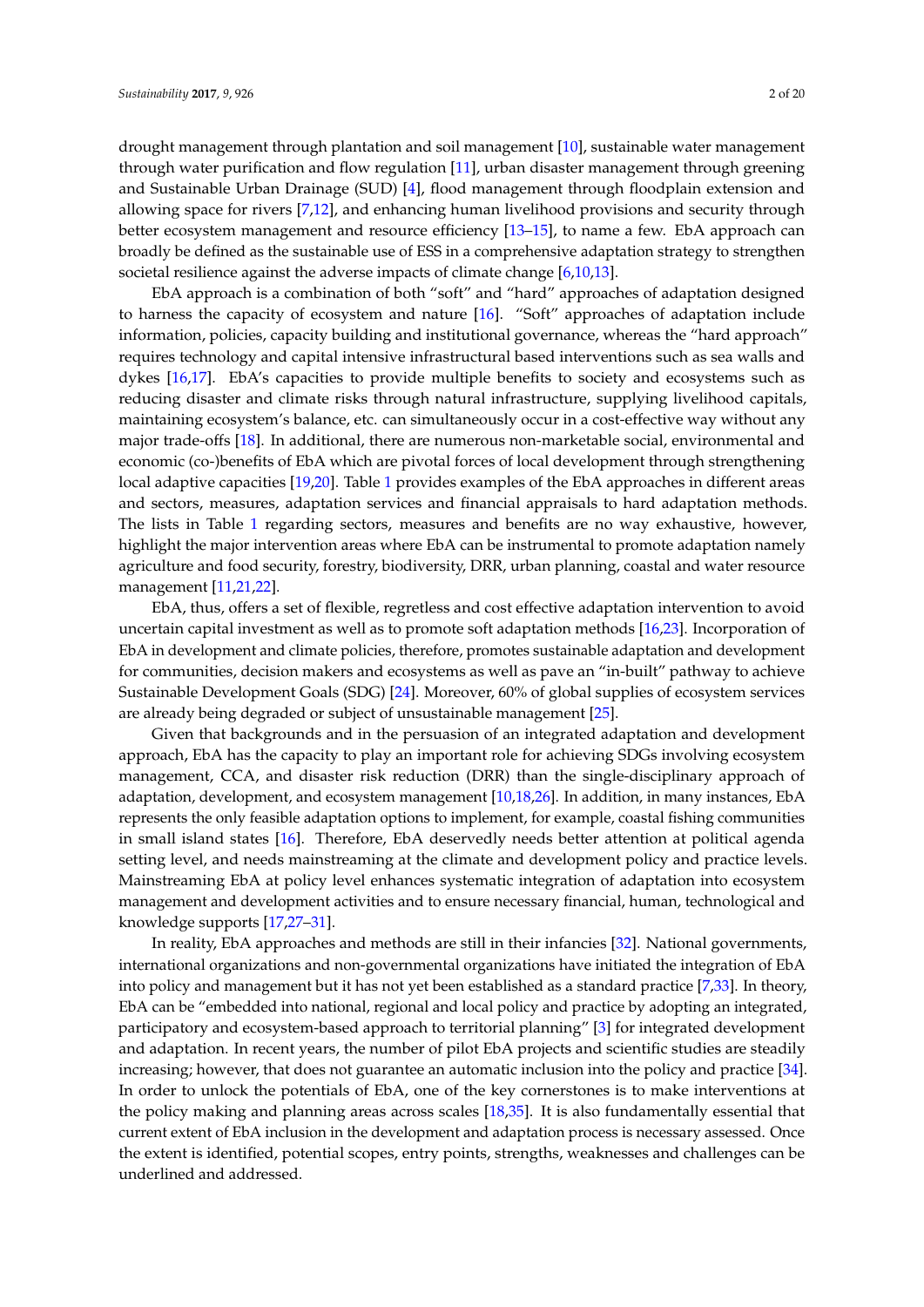| <b>Areas of Intervention</b>            | <b>Examples Relevant ESS Measures</b>                                                                                                                                                                                                                      | <b>Examples of Contributions to Adaptation</b>                                                                                                                                                                                                                                                                                                                        | <b>Examples of Economic Implications</b>                                                                                                                                                                                                                                                                                                                                                                |                                                                                                                                                                                                                                                                             |  |
|-----------------------------------------|------------------------------------------------------------------------------------------------------------------------------------------------------------------------------------------------------------------------------------------------------------|-----------------------------------------------------------------------------------------------------------------------------------------------------------------------------------------------------------------------------------------------------------------------------------------------------------------------------------------------------------------------|---------------------------------------------------------------------------------------------------------------------------------------------------------------------------------------------------------------------------------------------------------------------------------------------------------------------------------------------------------------------------------------------------------|-----------------------------------------------------------------------------------------------------------------------------------------------------------------------------------------------------------------------------------------------------------------------------|--|
|                                         |                                                                                                                                                                                                                                                            |                                                                                                                                                                                                                                                                                                                                                                       | <b>ESS Based Adaptation</b>                                                                                                                                                                                                                                                                                                                                                                             | Conventional (e.g., Hard) Adaptation                                                                                                                                                                                                                                        |  |
| Agriculture and<br>food security        | Soil moisture conservation practices,<br>e.g., organic fertilizer<br>Rain fed water<br>harvesting techniques<br>Application of low tillage<br>$\bullet$<br>cultivation, crop rotation,<br>agro-forestry, promoting local and<br>climate tolerant varieties | Increased production and income<br>٠<br>Protection of water sources and better<br>ground water regulation<br>Diversification improves crop<br>$\bullet$<br>sustainability against extreme<br>weather, pest and weed                                                                                                                                                   | Malawi farmers increased average yields<br>fourfold at minimal cost, using<br>intercropping, different sowing date and<br>improved varieties                                                                                                                                                                                                                                                            | To increase average yields<br>fourfold by using inorganic<br>fertilizers would cost Malawi<br>farmers US\$11.6 m/year                                                                                                                                                       |  |
| <b>Disaster Risk Reduction</b><br>(DRR) | Maintenance and restoration of<br>mangrove and other forests<br>River and floodplain restoration<br>and providing space for water<br>Dune restoration, sand nourishment                                                                                    | Ensures coastal protection through<br>minimizing cyclonic wind, tidal<br>surges and coastal erosion<br>Reduce flood damage through more<br>$\bullet$<br>water accommodation in the river                                                                                                                                                                              | Coral reefs are natural barrier that<br>provide protection against erosion and<br>wave damage. In the Turks and Caicos<br>Islands this protection is valued at<br>US\$16.9 m/year                                                                                                                                                                                                                       | The cost of hard engineering<br>options (dykes and levees) for<br>coastal protection in the Turks and<br>Caicos Islands has been estimated<br>US\$223 million                                                                                                               |  |
| Forestry                                | Increasing, creating and replanting<br>existing natural forests and coastal<br>green belts<br>Promoting agro-forestry system<br>according to ecosystem types<br>Promoting participatory and<br>community forestry<br>Protection of watershed forests       | Minimize flood risk through<br>$\bullet$<br>attenuation of water coming<br>from upstream<br>Significantly reduce and control heat<br>$\bullet$<br>and helps to grow better crops<br>Improved soil moister through water<br>$\bullet$<br>retention, reduce production costs<br>and increase income<br>Increase sedimentation and improve<br>$\bullet$<br>water quality | Since 1994, in Vietnam an initial<br>investment of US\$1.1 million for creating<br>mangrove significantly reduced typhoon<br>risks, protected lives and properties than<br>other areas with dyke protection<br>Sustainable forestry in Cameroon (low<br>impacts logging with small scale farming)<br>yielded worth of \$2570/ha plus<br>associated benefits of sedimentation and<br>flood control $[6]$ | An estimated US\$7.3 million a<br>year is necessary for sea dyke<br>maintenance; and lives and<br>property losses were higher<br>Plantation such as palm and<br>$\bullet$<br>rubber produced 18 percent less<br>total economic value (TEV) than<br>sustainable forestry [6] |  |

**Table 1.** Application of ESS based adaptation, potentials areas of interventions, measures, benefits and economic appraisals.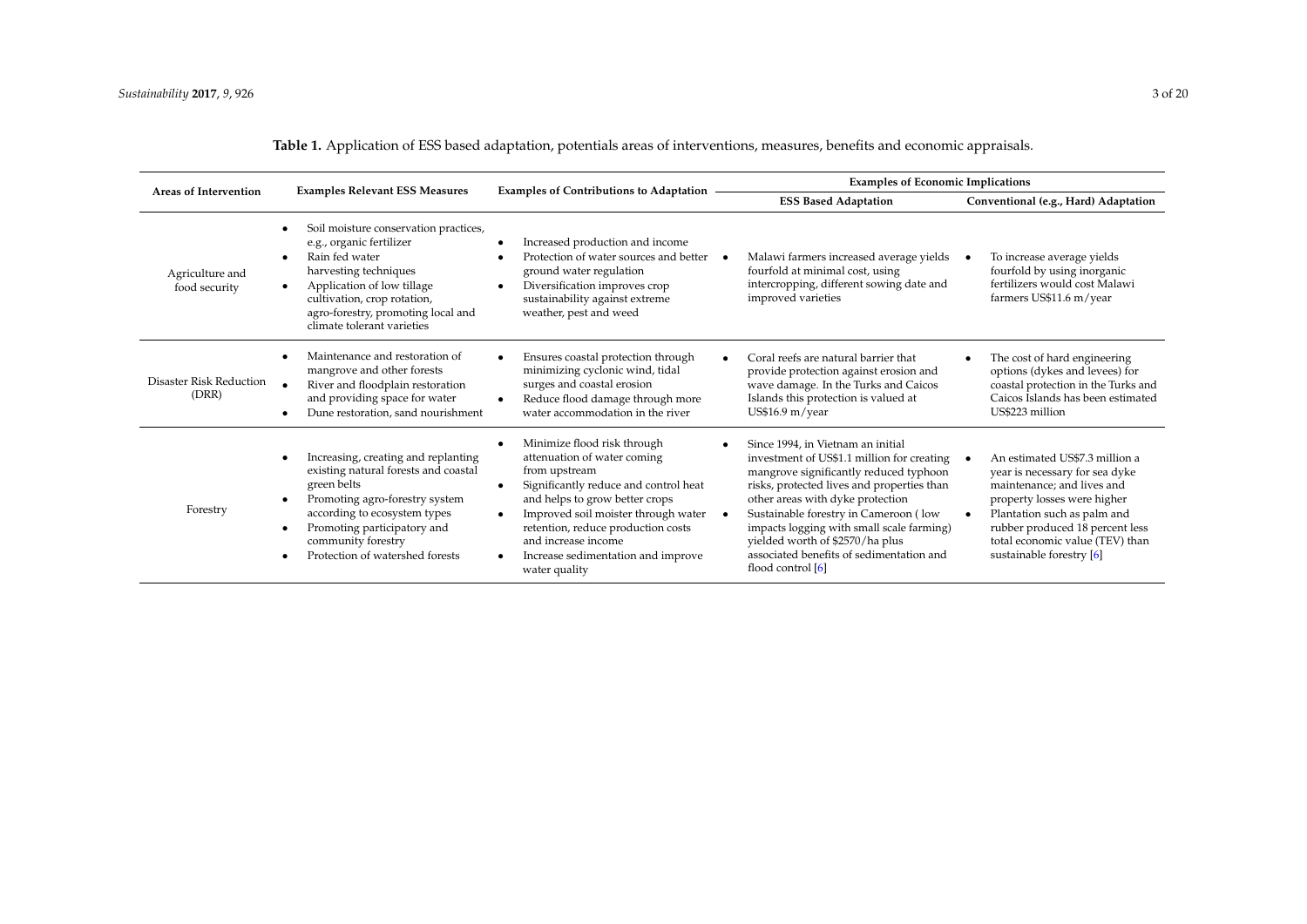## **Table 1.** *Cont.*

<span id="page-3-0"></span>

| <b>Areas of Intervention</b> | <b>Examples Relevant ESS Measures</b>                                                                                                                                                                                                               | <b>Examples of Contributions to Adaptation</b>                                                                                                                                                                                                                                                    | <b>Examples of Economic Implications</b>                                                                                                                                                                                                                                                                                                                                                                 |                                                                                                                                                                                                                                           |  |
|------------------------------|-----------------------------------------------------------------------------------------------------------------------------------------------------------------------------------------------------------------------------------------------------|---------------------------------------------------------------------------------------------------------------------------------------------------------------------------------------------------------------------------------------------------------------------------------------------------|----------------------------------------------------------------------------------------------------------------------------------------------------------------------------------------------------------------------------------------------------------------------------------------------------------------------------------------------------------------------------------------------------------|-------------------------------------------------------------------------------------------------------------------------------------------------------------------------------------------------------------------------------------------|--|
|                              |                                                                                                                                                                                                                                                     |                                                                                                                                                                                                                                                                                                   | <b>ESS Based Adaptation</b>                                                                                                                                                                                                                                                                                                                                                                              | Conventional (e.g., Hard) Adaptation                                                                                                                                                                                                      |  |
| Water management             | River, canals and floodplain<br>renaturation/restoration<br>Habitat restoration, creation<br>and protection<br>Watershed and wetland<br>management, dyke relocation<br>Rain fed water<br>harvesting techniques                                      | Minimize flood and other disaster<br>risks such as urban waterlogging<br>Conserve and increase biodiversity<br>and genetic diversities<br>Heat and erosion control.<br>improved fisheries<br>Better irrigation system and less<br>dependence of groundwater<br>Improved agricultural productivity | The Paramo wetland ecosystem above<br>Bogota, Colombia filters out water<br>contaminants and sediments which saves<br>US\$19.6 m/year to the city<br>37 floodplain sites restoration in the<br>$\bullet$<br>Danube region costs \$299 million, but<br>provide income of \$120 m/year in<br>addition to reduced flood risk, improved<br>water supply, fisheries, biodiversity,<br>agriculture and tourism | The cost of building water<br>reservoir to store water until 2032<br>is for three municipalities in<br>Colombia estimated at<br>US\$127 million<br>Before restoration, 2005 Danube<br>$\bullet$<br>alone cost \$435 million<br>in damages |  |
| Urban adaptation             | Increasing use of green and blue<br>infrastructure, e.g., green belts,<br>roofs. lakes and waterbodies<br>Implement sustainable urban<br>$\bullet$<br>drainage (SUD) technology                                                                     | Reduce heat island effect, improve air<br>and water quality and overall urban<br>living environment<br>Control urban flooding and provide<br>٠<br>improved urban<br>drainage management                                                                                                           | About 9 million New York city residents<br>receives 90% of their water from the<br>Catskill-Delaware watershed which<br>protection costs US\$150 m/year to<br>the city                                                                                                                                                                                                                                   | The cost of a water filtration plant<br>sufficient to filter water for New<br>York would have cost US\$6b-8b<br>up front plus US\$300 m/year<br>operating costs                                                                           |  |
| Biodiversity                 | Providing ecological corridors<br>Protection of key species,<br>maintaining genetic diversity,<br>removal of alien species<br>Application of low tillage<br>$\bullet$<br>cultivation, crop rotation,<br>agro-forestry, promoting<br>local varieties | Improve ecosystem's health and<br>thereby better ecosystem services<br>Increase tourism and local<br>economic benefits<br>Maintains soil fertility, soil moisture<br>and ground water resources                                                                                                   | In Sweden, ESS based agricultural<br>$\bullet$<br>practices, e.g., intercropping, crop<br>rotations, and multiple sowing dates,<br>provide agro-diversity, sustainability,<br>conserve moisture and groundwater<br>sources, at negligible costs                                                                                                                                                          | Europe's average costs of<br>micro-irrigation ranges from<br>US\$416-950/hectare as well as<br>endangers biodiversity                                                                                                                     |  |

Sources: [\[2,](#page-14-2)[10,](#page-15-22)[13,](#page-15-23)[16](#page-15-24)[,18](#page-15-25)[,29](#page-16-7)[,36](#page-16-8)[–41\]](#page-16-9).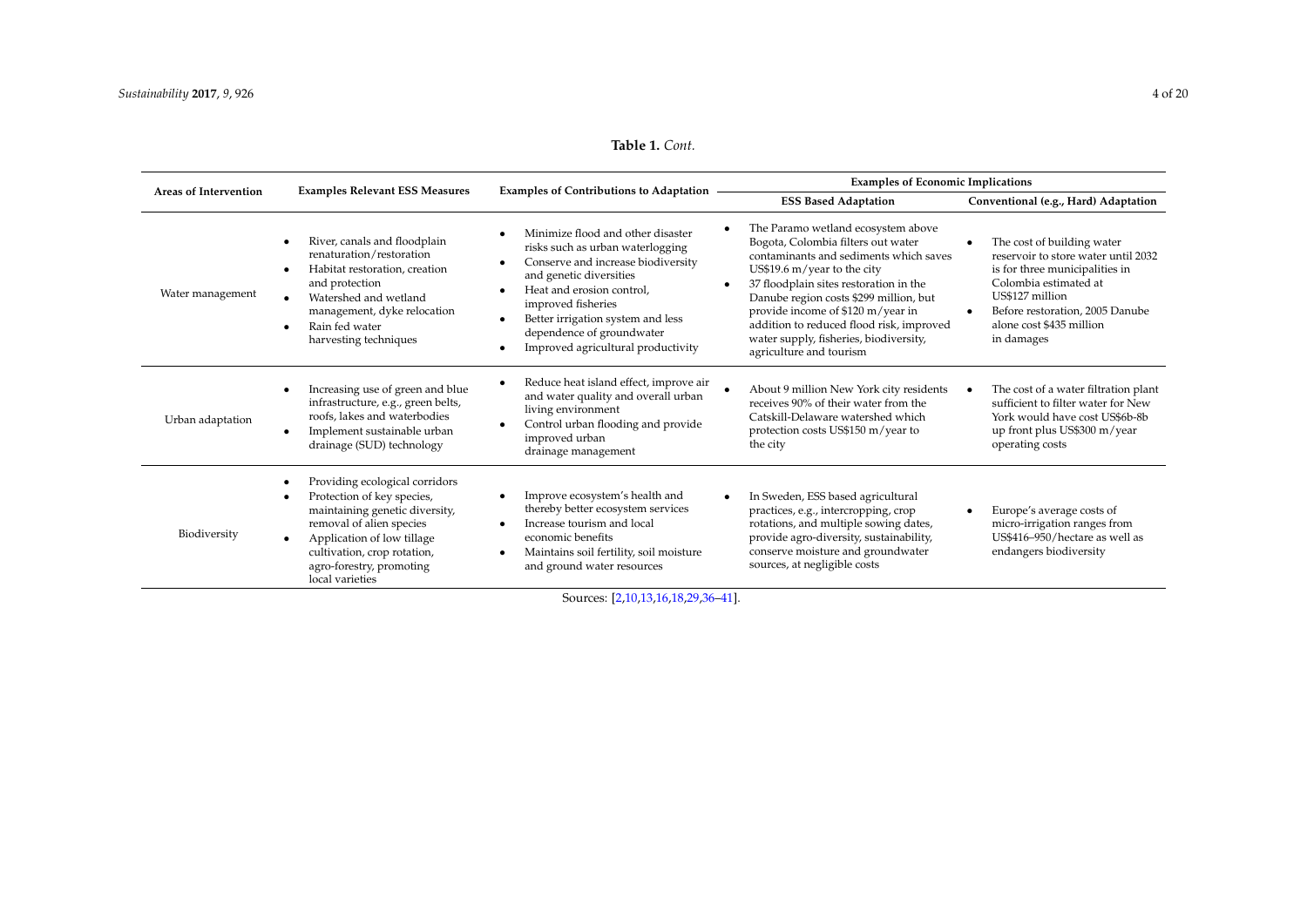That being said, it is difficult to assess to what extent EbA are being integrated and mainstreamed in development and climate policies. There are only a few studies available demonstrating EbA internalization in multi-level policy contexts [\[32](#page-16-3)[,42\]](#page-16-10). Assessments demonstrated that EbA is still a peripheral adaptation component [\[32\]](#page-16-3), seen as an environmental sub-issue [\[42\]](#page-16-10) and predominant in the industrialized nations [\[43\]](#page-16-11). In the absence of country level studies, the findings could not be verified in a national policy context and, therefore, potential gaps, challenges and entry points remain unexplored. Likewise, little is known about the degree to which EbA approaches are already integrated into policies and practices and how best it could be integrated [\[44\]](#page-16-12). Local government entities such as municipalities have a pivotal role in implementing EbA through wider community participation leading to sustainable adaptation [\[42\]](#page-16-10). However, the role of national policies and the policymaking process are fundamentally important to provide overarching guidance to these local development adaptation practices.

On this basis, the paper firstly assesses the extent of EbA mainstreaming at different policy-making level and secondly discusses gaps and challenges in identifying entry points for further levels of ESS mainstreaming. Bangladesh, one of the most vulnerable countries to climate change impacts, is selected as a case study. A number of policies of Bangladesh representing different policymaking levels are examined using a hybrid policy-mainstreaming framework. The paper is organized as follows. Section [2](#page-4-0) discusses the framework for analyzing the current level of mainstreaming, Section [3](#page-5-0) discusses materials and methods, Section [4](#page-7-0) presents results acquired from the assessment, Section [5](#page-11-0) discusses current gaps and challenges of mainstreaming so that entry points can be addressed, and Section [6](#page-14-3) provides a set of recommendations based on the findings of the research.

#### <span id="page-4-0"></span>**2. Mainstreaming into the Policy Process**

In order to answer the pressing needs of integrating EbA into the policy process, "mainstreaming" appears as the most sought and preferred way. Mainstreaming in this context can broadly be defined as the inclusion of EbA considerations into development and climate policies and practices to influence the dominant paradigm for bringing transformative changes [\[44](#page-16-12)[–46\]](#page-17-0). Mainstreaming EbA into policy promotes integrated approach to climate change impacts and can robustly address both the climatic extreme events and sustainability issues [\[47\]](#page-17-1). In the context of EbA to climate change, the key purpose of "mainstreaming" is to internalize the goals of DRR, ensure healthy and productive ecosystems and promote "no-regret" adaptation practices as part of overall development interventions [\[39](#page-16-13)[,48–](#page-17-2)[50\]](#page-17-3). The concept of "mainstreaming", in the absence of a proper theory of integration, attempts to answer two questions: (i) to what extent a certain concept, e.g., EbA is integrated; and (ii) how systematic integration is possible.

There are normative, operational and strategic factors that lead to mainstream certain issues, e.g., EbA at the policy process [\[44,](#page-16-12)[51\]](#page-17-4). Generally, mainstreaming can occur at two different levels: (i) vertical mainstreaming at top strategic levels such as political, national policy and regulating level integrate issues through policies and/or regulations; and (ii) horizontal mainstreaming at less powerful policy levels such as executive organizations that integrate issues at ground operations, programs and working structures while implementing projects [\[17](#page-15-12)[,42](#page-16-10)[,44,](#page-16-12)[47,](#page-17-1)[51\]](#page-17-4). This paper argues that the EbA mainstreaming should occur at both levels so policies and actions can complement each other through experiences, learning, knowledge and practices. That is why it is also essential to analyze mainstreaming of both levels so that a comprehensive picture can be drawn.

These mainstreaming strategies and norms can be operated on a policy cycle divided into a series of stages: (i) agenda setting; (ii) policy formulation; and (iii) implementation and monitoring [\[52–](#page-17-5)[54\]](#page-17-6). There is no normative guidance to separate governance agencies and entities according to the policy cycle stages. However, the agenda setting stage consists of problems, conflicts, emerging global and national issues and political will [\[55\]](#page-17-7). The policy formulation stage develops legislative, regulatory and programmatic directions and polices to address the problems. The policy implementation stage formulates implantation guidelines and allocates necessary resources to implement the policies.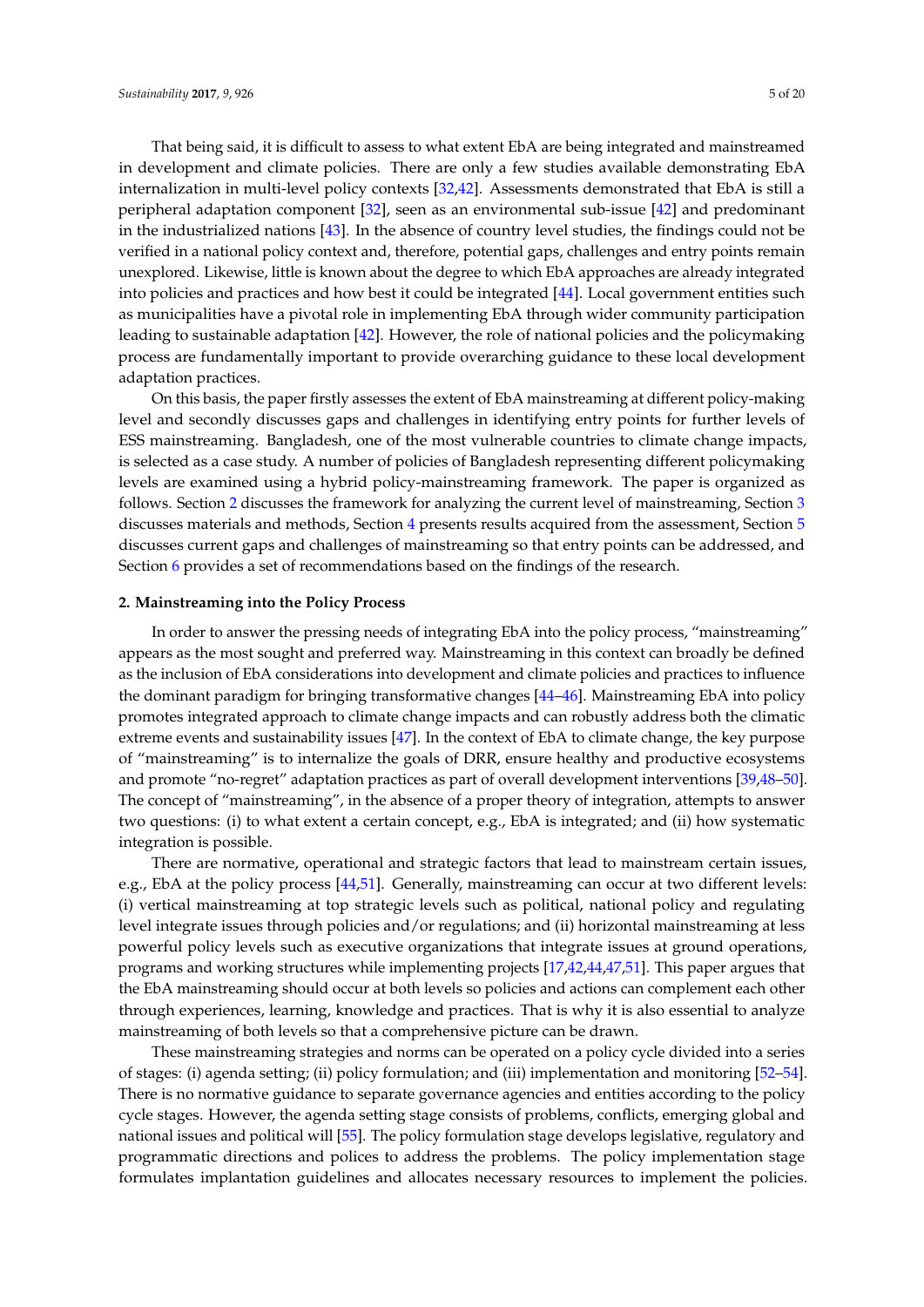Therefore, policy mainstreaming quintessentially means that EbA considerations effectively need to take place at all three stages horizontally and/or vertically to either blend existing policies into a single policy or incorporate the necessary concerns into existing ones [\[55\]](#page-17-7). At the same time, the investigation of policy cycle also explores how different mainstreaming norms and strategies can investigation of policy cycle also explores how different mainstreaming norms and strategies can effectively fit with different levels to open-up entry points for further levels of mainstreaming [\[51\]](#page-17-4). effectively fit with different levels to open-up entry points for further levels of mainstreaming [51]. Figure 1 shows the combined analytical and methodological framework of the paper. It details the Figur[e 1](#page-5-1) shows the combined analytical and methodological framework of the paper. It details the different stages of a policy making cycle and how these stages interact with the vertical and horizontal different stages of a policy making cycle and how these stages interact with the vertical and horizontal mainstreaming process with special reference of the case study: policies of Bangladesh. mainstreaming process with special reference of the case study: policies of Bangladesh.

<span id="page-5-1"></span>

**Figure 1.** Combined analytical and methodological framework of the paper. **Figure 1.** Combined analytical and methodological framework of the paper.

## <span id="page-5-0"></span>**3. Materials and Methods 3. Materials and Methods**

#### *3.1. Case Study 3.1. Case Study*

The paper reviews a range of development, climate and adaptation policies of Bangladesh across The paper reviews a range of development, climate and adaptation policies of Bangladesh across policy-making cycles (Figure [1](#page-5-1)). Bangladesh is defined as one of the most vulnerable countries to policy-making cycles (Figure 1). Bangladesh is defined as one of the most vulnerable countries to climate change impacts [\[45](#page-16-14)], and, as a response, Bangladesh has now developed significant national climate change impacts [45], and, as a response, Bangladesh has now developed significant national capacities and has developed a number of national and sectoral climate change adaptation and capacities and has developed a number of national and sectoral climate change adaptation and resilience policies and guiding strategies [\[56](#page-17-8)]. Despite this progress, climate change impacts are expected to be intensified in future with significant impacts on agriculture, livelihood, economy and expected to be intensified in future with significant impacts on agriculture, livelihood, economy and other sectors in Bangladesh [\[57](#page-17-9)[–59](#page-17-10)]. Moreover, increasing population, urbanization and development pressures are putting extreme burden on its limited stock of natural capitals and fragile ecosystems pressures are putting extreme burden on its limited stock of natural capitals and fragile ecosystems leading to unsustainable use of ecosystems and its resources [6[0\]. T](#page-17-11)he case of Bangladesh can be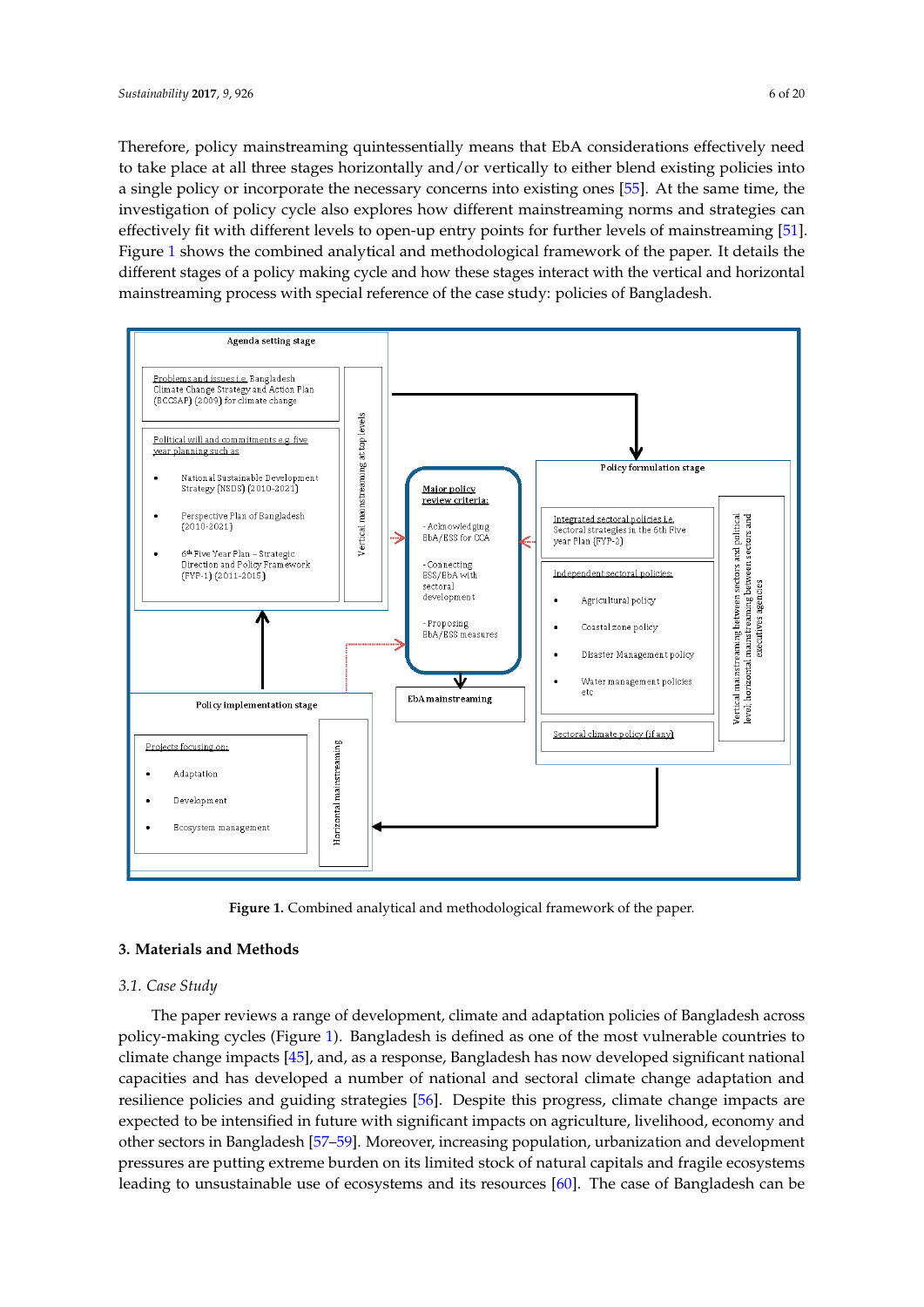very interesting given that it has to adapt with climatic disasters, continue economic development while maintaining and enhancing ecological sustainability using its limited financial, technological and environmental resources. In this context, EbA measures can be even more applicable because of its capacities to connect the fundamental cornerstones of sustainability, i.e., DRR, CCA, development and ecosystem in a cost-effective manner [\[21,](#page-15-16)[61\]](#page-17-12). Therefore, it is crucial that policy-making processes in Bangladesh will adequately consider EbA in national and sectoral adaptation and development policies and pave the pathways of mainstreaming.

## 3.1.1. Agenda Setting Stage

Four national development and climate change policies which underline the nation's political vision and guidance towards development and climate change were selected for review: (i) Perspective Plan of Bangladesh (2010–2021); (ii) National Sustainable Development Strategy (NSDS) (2010–2021); (iii) 6th Five Year Plan—Strategic Direction and Policy Framework (FYP-1) (2011–2015); and (iv) Bangladesh Climate Change Strategy and Action Plan (BCCSAP) (2009). The contents of the policies were reviewed and analyzed following the criteria adopted from [\[7,](#page-15-3)[62\]](#page-17-13):

- Evidence of acknowledgement of ESS approach for CCA.
- Evidence of clear sectoral links between ESS and CCA.
- Proposition of ESS based approaches to CCA.

## 3.1.2. Policy Formulation Stage

At policy formulation stage, two types of polices were reviewed, firstly, 6th Five Year Plan Bangladesh—Sectoral Strategies, Programme and Policies (FYP-2) (2011–2015) and, secondly, independent sectoral development plans where EbA can be more instrumental in building adaptive capacities such as forestry, urban, agriculture, coastal, livestock and fisheries, biodiversity, water, DRR, wetland, and were selected for review. It is worth mentioning that sectoral plans prepared before 2005 were not considered for review since those are relatively old, their duration about to expire and could not consider the essence of the MEA published in 2005. In Bangladesh, there is no separate policy for wetland management and urban development; many sectors do not have updated sectoral policies such as forest policy (1994), water management policy (1999), fisheries policy (1998), biodiversity policy (2004) and landuse policy (2001); whilst coastal zone policy (2005), national agricultural policy (2013), DRR policy (2013) and livestock policy (2008) are relatively recent. The major considerations followed in reviewing sectoral policies are as follows:

- Updated sectoral policies (2005 and later).
- Sectoral policies acknowledging ESS role for sectoral adaptation.
- Evidences of clear sectoral strategies for ESS based CCA.
- Evidences of ESS based programs, projects and actions.

## 3.1.3. Policy Implementation Stage

At the policy implementation stage, the overall nature of 329 CCA projects such as types and objectives of the projects, investment priorities and sectoral priorities were reviewed. Those projects were approved by the Climate Change Trust Fund (CCTF), which itself is a flagship adaptation project of Bangladesh to implement priority adaptation projects. The major considerations for reviewing the projects are as follows:

- Evidence of specific and intentional ESS projects.
- Evidence of ESS application in priority sectors.
- Evidence of ESS investment for projects.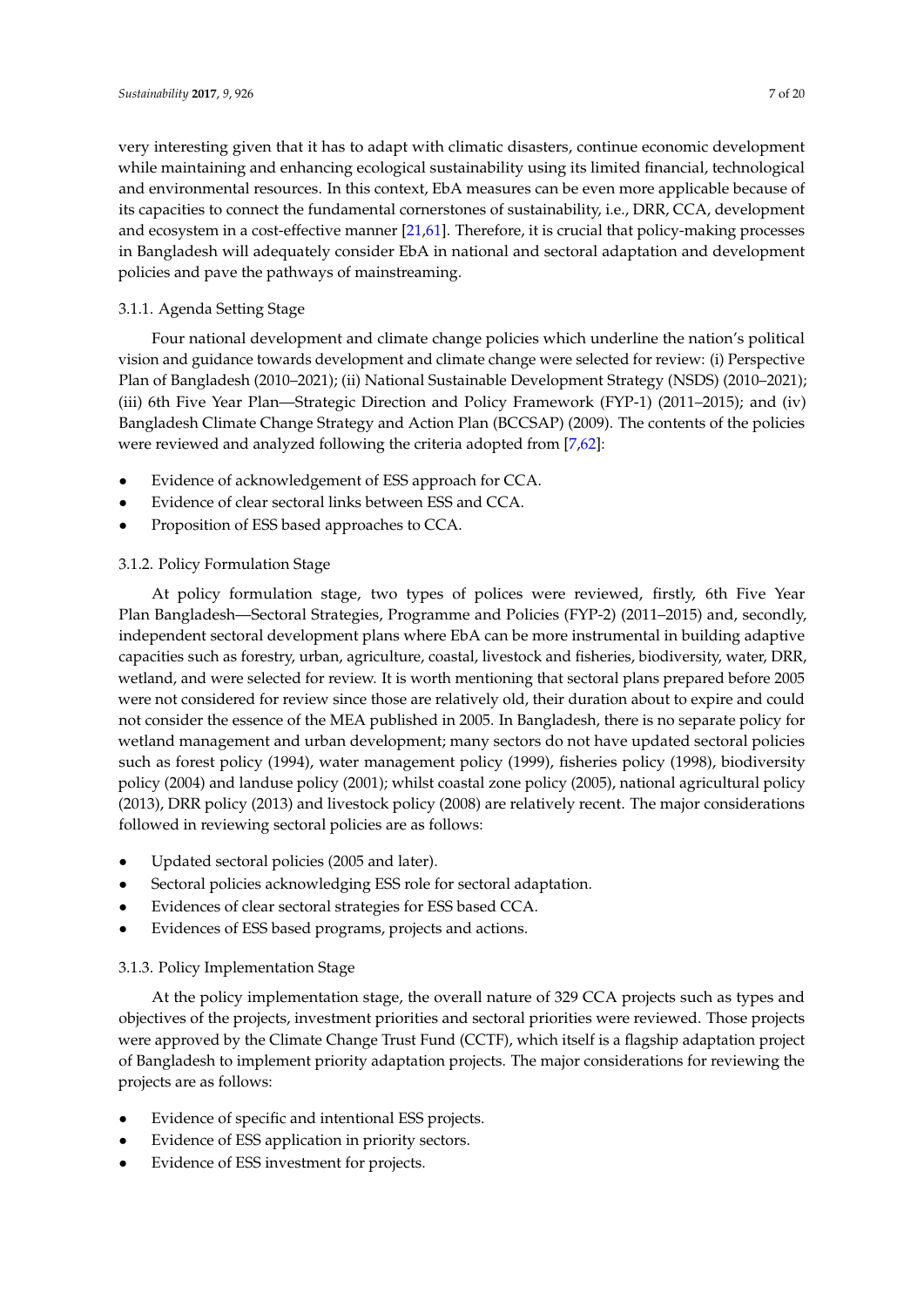#### <span id="page-7-0"></span>**4. Results**

#### *4.1. Agenda Setting: National Policies*

Four policy documents representing development and climate policies of Bangladesh are reviewed. The reviewed policies underscore the urgency of a climate resilient society and the importance of ESS to achieve it within its limited scope of articulation. Although the relevant terminologies, e.g., "ecosystem services", are only mentioned once in all four documents, there are strategic visions appear to undertake EbA approaches as a resilient building mechanism. Table [2](#page-7-1) provides a summary of the contribution of the major national development and climate policies.

<span id="page-7-1"></span>

|                                                                                   | Major Contribution and Focus in<br><b>Relation to EbA</b>                                                                                                  | Criteria of Assessment |                                     |                                        |
|-----------------------------------------------------------------------------------|------------------------------------------------------------------------------------------------------------------------------------------------------------|------------------------|-------------------------------------|----------------------------------------|
| Name of the Policies                                                              |                                                                                                                                                            | Evidences<br>of ESS    | Evidences of<br><b>Sectoral ESS</b> | Evidences of<br><b>ESS Proposition</b> |
| Perspective Plan of Bangladesh<br>$(2010 - 2021)$                                 | Environment management, conservation,<br>CCA and DRR are prioritized without<br>mentioning ESS. Hard adaptation is<br>mentioned without further detailing. | $^{+}$                 | $+$                                 | NM                                     |
| National Sustainable<br>Development Strategy<br>$(2010 - 2021)$                   | Preservation of ecosystems, CCA and<br>DRR is seen as a major vision for<br>sustainable development. Environment<br>sectors proposes ESS based strategies  | $^{++}$                | $^{++}$                             | $^{+}$                                 |
| 6th Five Year Plan-Strategic<br>Direction and Policy Framework<br>$(2011 - 2015)$ | Forestry sector provided details strategies<br>could be benefited for ESS, CCA and DRR.<br>No ESS proposals for CCA and DRR                                | $+$                    | $^{++}$                             | $^{+}$                                 |
| Bangladesh Climate Change<br>Strategy and Action Plan (2009)                      | Government climate change policy. ESS<br>related proposals available although<br>many potentials areas left out                                            | $^{++}$                | $^{++}$                             | $^{++}$                                |

**Table 2.** Comparative content analysis of major policy documents.

The presence of the criteria in the contents is expressed as "very strong and/or directly mentioned  $(+++)$ ", "strong and/or indirectly mentioned (++)" and "minor and/or can be achieved as byproduct (+)". NM means "not mentioned".

The three national development policies vary in context, size, vision, and scope. The first two, i.e., the Perspective Plan of Bangladesh (2010–2021) and the NSDS (2010–2021), are generally seen as guiding principles for national development whilst the 6th Five Year Plan (FYP-1)—Strategic Direction and Policy Framework (2011–2015) is generally a working document to provide operational objectives and strategies to achieve those principles. Therefore, the extent and consideration of EbA in these documents also considerably differ. Table [2](#page-7-1) shows that all reviewed national policies provide some degree of focus on EbA approaches. Most of the policies do not provide any apparent connection between ESS and CCA, nonetheless provided objectives, strategies and targets for ecosystem management which is vital for grounding EbA.

The Perspective Plan of Bangladesh (2010–2021) [\[63\]](#page-17-14) frames climate change adaptation as one of its main development agendas. Among the long list of strategies, there is no direct reference of EbA, however, strategies such as biodiversity conservation and enhancement, improving river navigability, and afforestation are included as development directions for environment, climate change and disaster management. Moreover, principles such as climate tolerant agricultural varieties, greater use of rainwater, and extension of the coastal green belt can be seen as a stepping stone towards EbA. Therefore, despite the apparent omission, such ecosystem centered principles can provide an enabled environment for greater uptake of EbA at different sectors and policy stages.

The NSDS [\[64\]](#page-17-15) recommends a broad set of strategies for grounding the broader development goals set in the Perspective Plan of Bangladesh. The NSDS evidently made an attempt to undertake the aura of EbA approaches in many sectors, if not all, most notably agriculture and rural development, urban management, environment planning and DRR and articulated a number of EbA propositions, which, in effect, can enhance the ecosystem services, increase ecosystem's health, reduce disaster risks and increase adaptive capacities. Most notable propositions include, among others; (i) restoration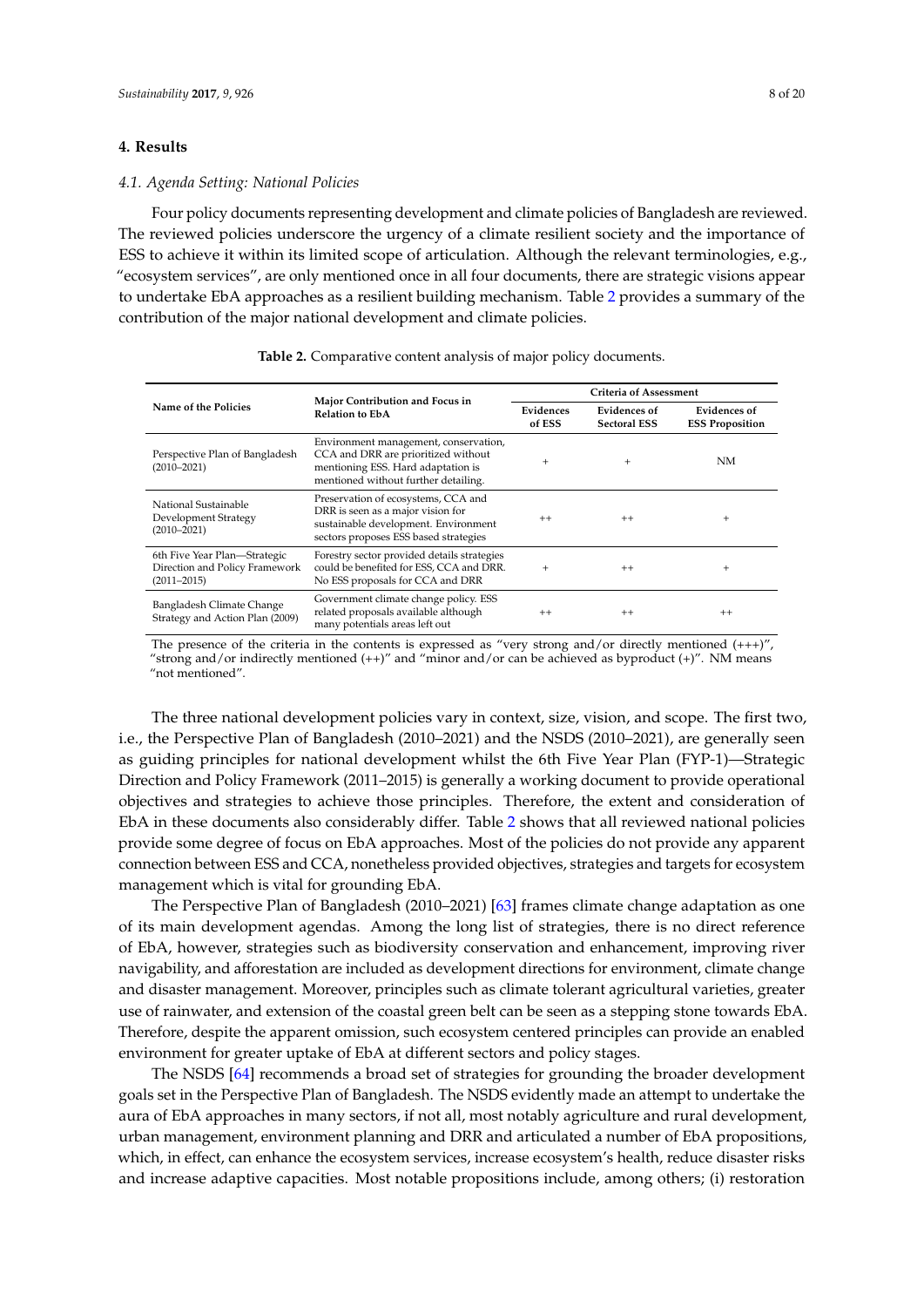of surface water, wetland ecosystems and river through ecosystem based approaches; (ii) enhancing forest and forest biodiversity, conserving wetland areas and biodiversity; (iii) expansion of coastal greenbelt and afforestation; (iv) reducing soil loss, enhancing fertility and land management through plantation; (v) coastal resource management; and (vi) preparing ecosystem based DRR management plan. Among 10 urban management strategies ecosystem based detail area planning, greening and maintaining natural ecosystems are the three strategies to be highlighted. Similarly, the agriculture and rural development sectors are also advised to follow agro-ecological zoning and calendar for agricultural production, developing climate tolerant crop varieties, increasing aquatic biodiversity and wetland management for fisheries development and encouraging climate tolerant livestock for ecologically hostile areas.

In contrast to the NSDS, the 6th Five Year Plan (FYP-1)—Strategic Direction and Policy Framework (2011–2015) [\[65\]](#page-17-16) articulated a more conventional development approach where EbA related approaches is seen as a mere environmental concern. The policy is developed within the growing global influence of integrating EbA; therefore, greater onuses of incorporating such concerns might be expected [\[66\]](#page-17-17). The section on environment and the related sub-sections outline the objectives of protecting the natural resource base, conserving and improving biodiversity, extending forest coverage, adapting to climate change and reducing disaster risk during the plan's time period by 2016. However, only the forestry sub-sector provided a handful of EbA strategies such as coastal greenbelts (six programs out of a total of 14) which can potentially generate a wide range of ecosystem services such as livelihood opportunities, bio and agro diversity and DRR [\[65\]](#page-17-16). On the contrary, there is no EbA strategy proposed for CCA among its 36 targets. It is worth mentioning that the adaptation strategies in the 6th FYP-1 are mostly identical to the Bangladesh Climate Change Strategy and Action Plan (BCCSAP) of 2009.

The second section of the agenda setting stage is the "specialized" plan for climate change. The BCCSAP proposed 151 hard and soft adaptation actions under six major themes and 44 programs without any reference of the term "ecosystem services" of "EbA" [\[67\]](#page-17-18). Among the lost list of actions, 19 actions such as institutional development (five actions), afforestation (five actions), food security (three actions), river management (three actions), and ecosystem management (three actions) could be flagged-out with EbA potentials.

The policy documents of the agenda setting stage fundamentally adhere to the principles of climate smart sustainable development and propose varied degrees of EbA favoring goals strategies, actions and targets. The three pieces of national strategic documents demonstrate Bangladesh's political willingness and commitments towards integrated EbA, CCA and DRR. The BCCSAP, despite leaving many of the ESS potential sectors untouched, e.g., DRR, urban management, etc., underscores the commitments towards EbA. Although no documents are specific in connecting CCA and EbA directly, the suggested strategies could be capitalized as a point of departure for widespread EbA consideration. However, it is mostly the responsibility of each respective sector to implement the strategies and therefore sectoral planning carries the central responsibility [\[63](#page-17-14)[,65\]](#page-17-16).

#### *4.2. Policy Formulation Stage: Sectoral Policies*

The policy formulation stage is entitled to carry the responsibilities of developing EbA measures at the sectoral stage for practical implementation [\[52\]](#page-17-5). As mentioned earlier, only four sectors, i.e., DRR, agriculture, coastal and livestock sectors, have updated sectoral policies made after 2005 while the other sectors effectively depend on the 6th Five Year Plan (FYP-2) Bangladesh—Sectoral Strategies, Programme and Policies (2011–2015) since their respective sectoral policies become fairly old. There is no separate policy or separate section in the FYP-2 available for wetland. A general overview of the contents of sectoral policies regarding ESS is shown in Table [3.](#page-9-0)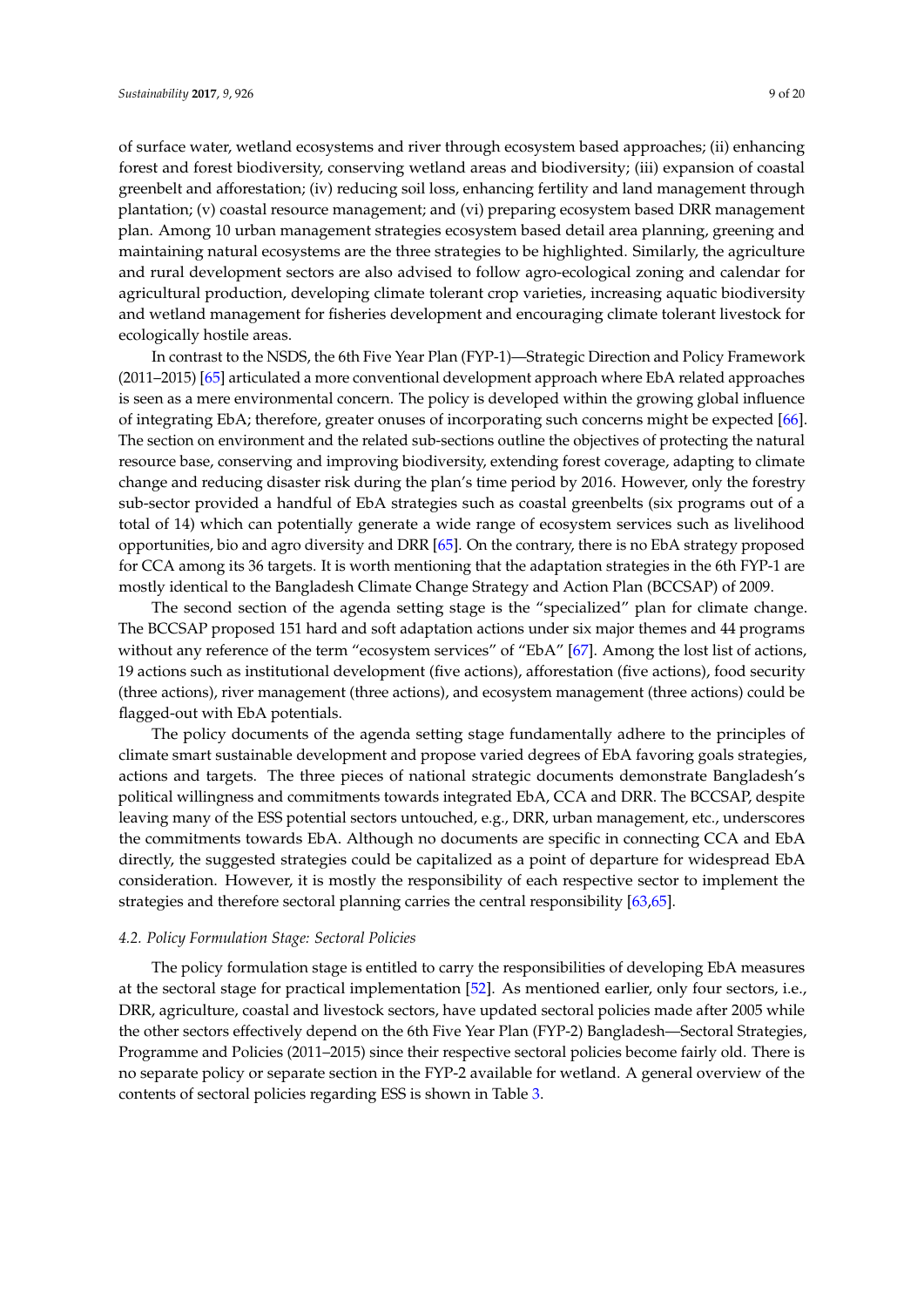<span id="page-9-0"></span>

| <b>Sectors</b> | Name of the Policies                                                 | Major Connection with ESS and CCA                                                                                                                                                                                                            | <b>Evidence of</b><br><b>ESS</b> | <b>Evidence of Sectoral</b><br><b>ESS Links</b> | <b>Evidence of ESS</b><br>Propositions |
|----------------|----------------------------------------------------------------------|----------------------------------------------------------------------------------------------------------------------------------------------------------------------------------------------------------------------------------------------|----------------------------------|-------------------------------------------------|----------------------------------------|
| Disaster       | National Disaster<br>Management plan 2014                            | No EbA action or<br>٠<br>program proposed<br>Institutional and structural<br>aspects of DRR is the main focus                                                                                                                                | NM                               | NΜ                                              | NΜ                                     |
|                | FYP-2 DRR policy 2011                                                | No ESS strategy is proposed<br>$\bullet$                                                                                                                                                                                                     | <b>NM</b>                        | NM                                              | <b>NM</b>                              |
| Agriculture    | National Agriculture<br>policy 2013                                  | No direct EbA proposal<br>٠<br>Climate tolerant varieties and<br>٠<br>natural resource, e.g., water<br>management are emphasized                                                                                                             | $\qquad \qquad +$                | $\begin{array}{c} + \end{array}$                | $\ddot{}$                              |
|                | <b>FYP</b> Agriculture<br>policy 2011                                | Crop production using<br>$\bullet$<br>agro-ecological zoning and<br>improved crop varieties<br>are stressed<br>Extensive research focus on<br>ecosystem based agriculture for<br>adaptation including soil, water<br>and rainfed agriculture | NM                               | $\begin{array}{c} + \end{array}$                | $^{++}$                                |
| Livestock      | National Livestock<br>Development Policy<br>2007 & FYP-2 policy 2011 | No proposal for EbA and CCA<br>٠                                                                                                                                                                                                             | <b>NM</b>                        | NM                                              | NM                                     |
| Coastal        | Coastal Zone Policy 2005                                             | Without direct reference of ESS,<br>٠<br>ESS favored proposals for<br>agriculture, natural resources,<br>ecosystem related management                                                                                                        | $^{++}$                          | $^{+++}$                                        | $^{+++}$                               |
| Urban          | FYP-2 Urban Policy 2011                                              | No proposal for ESS and CCA<br>٠                                                                                                                                                                                                             | <b>NM</b>                        | NM                                              | NM                                     |
| Forestry       | FYP-2 Forestry policy                                                | Proposals for extending coastal<br>٠<br>greenbelt, social forestry and new<br>plantation for CCA, DRR,<br>biodiversity, livelihood, soil and<br>watershed management                                                                         | $^{+}$                           | $\qquad \qquad +$                               | $+ +$                                  |
| Water          | FYP-2 Water policy                                                   | Restoration of rivers and basin<br>٠<br>wide water resource management                                                                                                                                                                       | $^{++}$                          | $^{++}$                                         | $^{+}$                                 |
| Biodiversity   | FYP-2 Biodiversity<br>policy                                         | No specific biodiversity proposal<br>٠<br>except forest expansion                                                                                                                                                                            | NM                               | NM                                              | NΜ                                     |
| Fisheries      | FYP-2 Fisheries policy                                               | No proposal for ESS and CCA<br>٠                                                                                                                                                                                                             | <b>NM</b>                        | <b>NM</b>                                       | $^{+}$                                 |
| Landuse        | FYP-2 landuse policy                                                 | No proposal for ESS and CCA<br>٠                                                                                                                                                                                                             | NM                               | NM                                              | NM                                     |
| Wetland        | No policy                                                            | Sporadic proposals embedded in<br>other sectors                                                                                                                                                                                              | <b>NM</b>                        | NM                                              | <b>NM</b>                              |

#### **Table 3.** ESS consideration at sectoral policies.

The presence of the criteria in the contents is expressed as "very strong and/or directly mentioned  $(++)$ ", "strong and/or indirectly mentioned (++)" and "minor and/or can be achieved as byproduct (+)". NM means "not mentioned".

Similar to the national policies, no direct policies or strategies are mentioned in the FYP-2 to promote EbA or integrated development and adaptation practices highlighting ecosystem management [\[68](#page-17-19)[–71\]](#page-18-0). Table [3](#page-9-0) reflects that the majority of the sectors except agriculture, forestry, coastal and water management fail to connect their respective sectoral objectives with EbA philosophies, let alone proposing ESS strategies. Sectors such as DRR, biodiversity, urban development, fisheries, land-use and wetland are arguably the major hotspots for EbA applications, and even the newer policy strategies of Bangladesh overlook such potentials. Fisheries management strategies of the FYP-2 outline two strategies for conserving fish habitat and wetland are in line with EbA approaches for fisheries, aquatic biodiversity and wetland [\[68\]](#page-17-19).

In contrast, agriculture, coastal, forestry and water sectors reflected better EbA awareness in proposing their sectoral strategies in a varied extent and importance [\[68–](#page-17-19)[70,](#page-17-20)[72\]](#page-18-1). National Agriculture Policy of 2013 together with FYP-2 proposed 209 development actions and strategies under 13 major sectors, and only 13 of them are relevant to EbA, e.g., expansion of climate tolerant varieties, promoting ecosystem based agriculture, soil management, land reclamation, managing water and other natural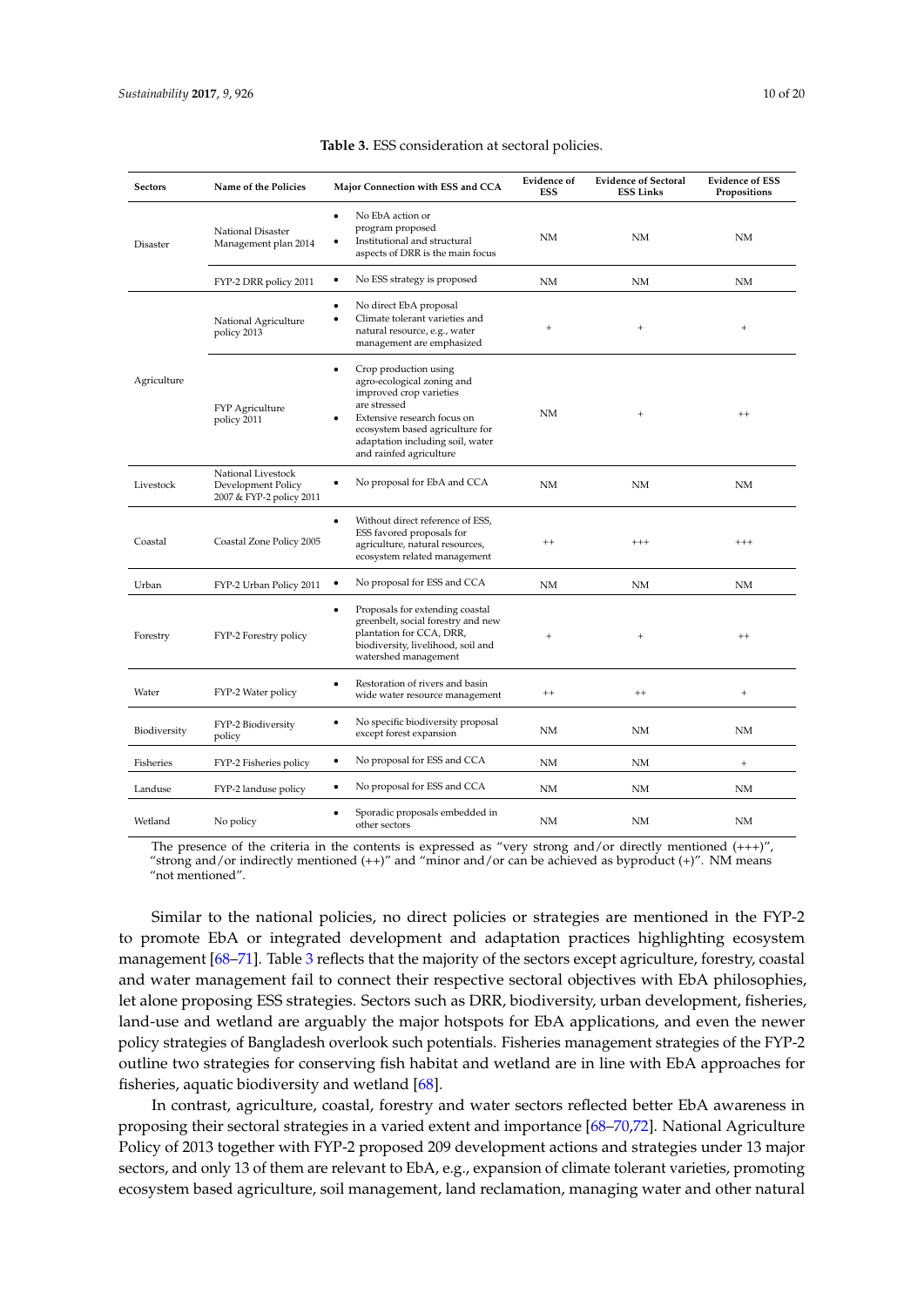resources for sustainable agriculture [\[69\]](#page-17-21). The Coastal Zone Policy of 2005 proposed a total of 94 sectoral strategies under eight major themes and 27 strategies can be linked to ecosystem and sustainable coastal resources management that can appear as adaptation options [\[70\]](#page-17-20). Major strategies include afforestation, tidal river management, rainwater harvesting, saline tolerant crops and conservation of forest and marine reserves [\[70\]](#page-17-20). The water management sector of the FYP-2 proposed 11 EbA favored strategies to achieve its 21 objectives. Among them, strategies such as river dredging, river basin management and land reclamation could potentially assist the adaptation objectives of increasing river's capacity, flood management, salinity prevention and irrigation management [\[68\]](#page-17-19). The forestry sector; a subsector of environment management in the FYP-2 has seven EbA favored strategies to enhance ESS and adaptation capacities in its total 25 major development objectives and strategies including afforestation, coastal greenbelt, watershed management, soil conservation and forest biodiversity management [\[68\]](#page-17-19).

The analysis of sectorial polices can be summarized as three useful observations: (i) consideration of EbA; (ii) importance of EbA; and (iii) nature of EbA strategies. Firstly, on a positive note, despite omission from many potential sectors, EbA strategies and directions are included in certain sectors, though indirectly, and without connecting to CCA. These strategies can still provide multiplying benefits to society through provisioning services, e.g., food production and security, energy provision, and water security; regulating services, e.g., DRR; and eventually contribute to increase societal adaptive capacity [\[15,](#page-15-10)[73\]](#page-18-2). Secondly, compared to other development strategies, the proposed EbA strategies are marginally considered and hardly elaborated. Excluding the coastal management sector, only 24 sectoral strategies can be linked to EbA, which is only four percent of total 642 strategies. Thirdly, very few of the identified EbA strategies provide any clear direction of implementation and are often very headlinesque, for example "water conservation for irrigation" [\[68\]](#page-17-19). Moreover, many sectors separately propose specific hard CCA actions such as embankment and dyke construction, which underlines the lack of integrated adaptation thinking at the policy formulation stage.

### *4.3. Policy Implementation Stage: Climate Change Adaptation Projects*

One way of realizing the implications of national and sectoral policies at the implementation stage is analyzing projects, specifically adaptation projects. There is no official data available about the number of climate change adaptation projects currently being implemented in Bangladesh. The Climate Change Trust Fund (CCTF) is a government-funded project mainly aimed to implement government priority adaptation projects highlighted in BCCSAP through different ministries and sectors. CCTF, as of December 2015, has 329 approved projects for implementing through different government ministries, agencies and bodies [\[74\]](#page-18-3). Among the 329 projects, 38 projects are related to ecosystem management and activities, which can enhance the flow of ecosystem services, strengthen ecosystem's resilience and increase community's adaptive capacities. Analysis of the contents of the 38 projects reveals that none of the projects are directly aiming to promote EbA and ESS management, rather are aiming to achieve different objectives, e.g., increasing river navigability, however, can potentially generate benefits of EbA.

The 38 ESS projects can be classified in seven major groups; river dredging for flood and water management (14 projects), forestry for disaster and livelihood management (eight projects), biodiversity management for improving ecosystem's health (four projects), food security through climate tolerant varieties and eco-agricultural technologies (five projects), environment management (one project) and fisheries management for improving indigenous species (one project) [\[74\]](#page-18-3). The majority of these projects also simultaneously aim to address DRR, agricultural productivity and livelihood adaptation as one of the outcomes. Thematically, 19 of the 38 projects primarily address DRR activities, 10 projects target agricultural and agro-ecosystem development, and nine projects are concerned with livelihood development, e.g., economic, fisheries and livestock. There are no projects related to landuse, urban or wetland management by CCTF funding.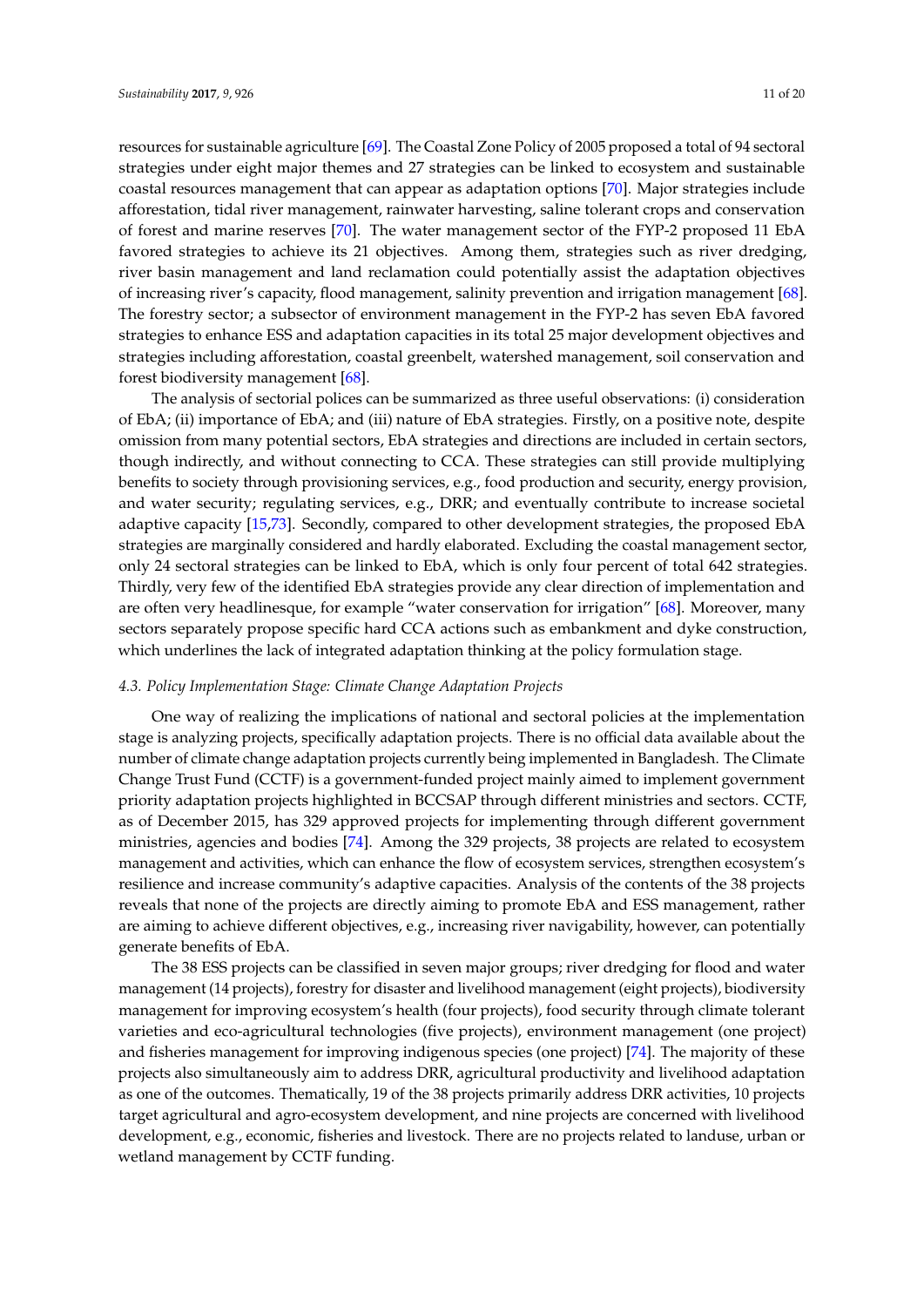CCTF's adaptation projects, in general, are clearly favoring hard adaptation approaches (155 projects with very strong focus of structural infrastructure such as embankment, dyke and shelter construction). While the structural approach is still necessary, a gradual shift towards EbA approach would have surely offered certain long term benefits such as cost effectiveness, avoiding mal-adaptation, community participation and livelihood development [\[1](#page-14-0)[,14\]](#page-15-26).

In the context of Bangladesh, the EbA approach received considerable attention at the top national development and climate change policies, but gradually lost its momentum at sectoral and project levels. Since there is little motivation and commitment to EbA at the policy formulation stage, a very small proportion of ESS projects and budgets are available for the implementation stage. For example, \$235.2 million of CCTF's \$279 million budget during 2009–2015 was allocated for non-EbA projects focused on different infrastructural development (Figure [2\)](#page-11-1). At the same time, more than one third of the tiny ESS budget of \$15.9 million was allocated for river dredging and only \$26.78 million was allocated for forestry, biodiversity, and agriculture related ESS projects together over the 6 year period (2009–2015). CCTF also gradually approved fewer ESS projects against a bourgeoning number of total projects since 2009. Figu[re](#page-11-2) 3 shows that, in 2009, 31.25% project could be categorized as ESS, however, significant decreases of ESS projects are evident for successive years. For the fiscal year 2014–2015, 78 projects were approved for funding with not a single ESS project approved [\[74\]](#page-18-3).

#### <span id="page-11-1"></span>5.71%  $4.23%$ 2.16% 4.23% 1.61% 2.16% 1.60% 1.61% 0.30%  $0.09%$ 84.30% Non ESS Fisheries Environment Management Agricultural Technology Crop Varieties **Biodiversity** Forestry and REDD River Dredging 0.09%

**Percentage of Financial budget for EbA and other projects**

**Figure 2.** Budget for EbA and other adaptation projects. **Figure 2.** Budget for EbA and other adaptation projects. **Figure 2.** Budget for EbA and other adaptation projects.

<span id="page-11-2"></span>

0900 1004F **Figure 3.** Approved number of EbA and Non-EbA projects between 2009 and 2015. **Figure 3.** Approved number of EbA and Non-EbA projects between 2009 and 2015.

#### <span id="page-11-0"></span>**Figure 3.** Approved number of EbA and Non-EbA projects between 2009 and 2015. **5. Discussion 5. Discussion**

**5. Discussion**  The agenda setting stage of policy making, amongst other national development policies and The agenda setting stage of policy making, amongst other national development policies and  $T_{\rm eff}$  and  $\sigma$  agenda setting stage of policies  $\sigma$  and  $\sigma$  and  $\sigma$  and  $\sigma$  and  $\sigma$  and  $\sigma$  and  $\sigma$  and  $\sigma$  and  $\sigma$  and  $\sigma$  and  $\sigma$  and  $\sigma$  and  $\sigma$  and  $\sigma$  and  $\sigma$  and  $\sigma$  and  $\sigma$  and  $\sigma$  and  $\sigma$  and  $t_{\text{max}}$  the national contract  $\frac{1}{\sqrt{2}}$ , denotes the national climate  $\frac{1}{\sqrt{2}}$  incomparison bearing and  $\frac{1}{\sqrt{2}}$  incomparison bearing and  $\frac{1}{\sqrt{2}}$  incomparison bearing and  $\frac{1}{\sqrt{2}}$  incomparison bearin commutes to empression to embrace EbA approximately  $\epsilon$  and  $\epsilon$  and  $\epsilon$  and  $\epsilon$  and  $\epsilon$  are  $\epsilon$  and  $\epsilon$  and  $\epsilon$  and  $\epsilon$  and  $\epsilon$  and  $\epsilon$  and  $\epsilon$  and  $\epsilon$  and  $\epsilon$  and  $\epsilon$  and  $\epsilon$  and  $\epsilon$  and  $\epsilon$  and  $\epsilon$  an  $B$ angladesh and especially the NSDS indicates a fundamental shifting of  $\alpha$   $\alpha$ . Beyondamental shifting of  $\alpha$   $\alpha$   $\alpha$   $\beta$   $\alpha$   $\beta$   $\alpha$   $\beta$   $\alpha$   $\beta$   $\alpha$   $\beta$   $\alpha$   $\beta$   $\alpha$   $\beta$   $\alpha$   $\beta$   $\alpha$   $\beta$   $\alpha$   $\beta$   $p_{\text{new}}(x) = p_{\text{new}}(x) - p_{\text{new}}(x)$  and  $p_{\text{new}}(x) = p_{\text{new}}(x) - p_{\text{new}}(x)$  role for sustainable means  $p_{\text{new}}(x) = p_{\text{new}}(x) - p_{\text{new}}(x)$ Papers 2009) [\[63](#page-17-14)[,64\]](#page-17-15). Thus, despite an apparent missing link among ecosystem, CCA, and development, the national climate change policy, demonstrated somewhat incomprehensive but vital bearing and the national state of the national climate  $\sim$ commitment to embrace EbA approaches for adaptation and development. The Perspective Plan Bangladesh and especially the NSDS indicate a fundamental shifting of national development of Bangladesh and especially the NSDS indicate a fundamental shifting of national development philosophies towards a greener approach emphasizing the ecosystem's role for sustainable philosophies towards a greener approach emphasizing the ecosystem's role for sustainable development than the earlier predominant economic-centered vision (e.g., Poverty Reduction Strategy)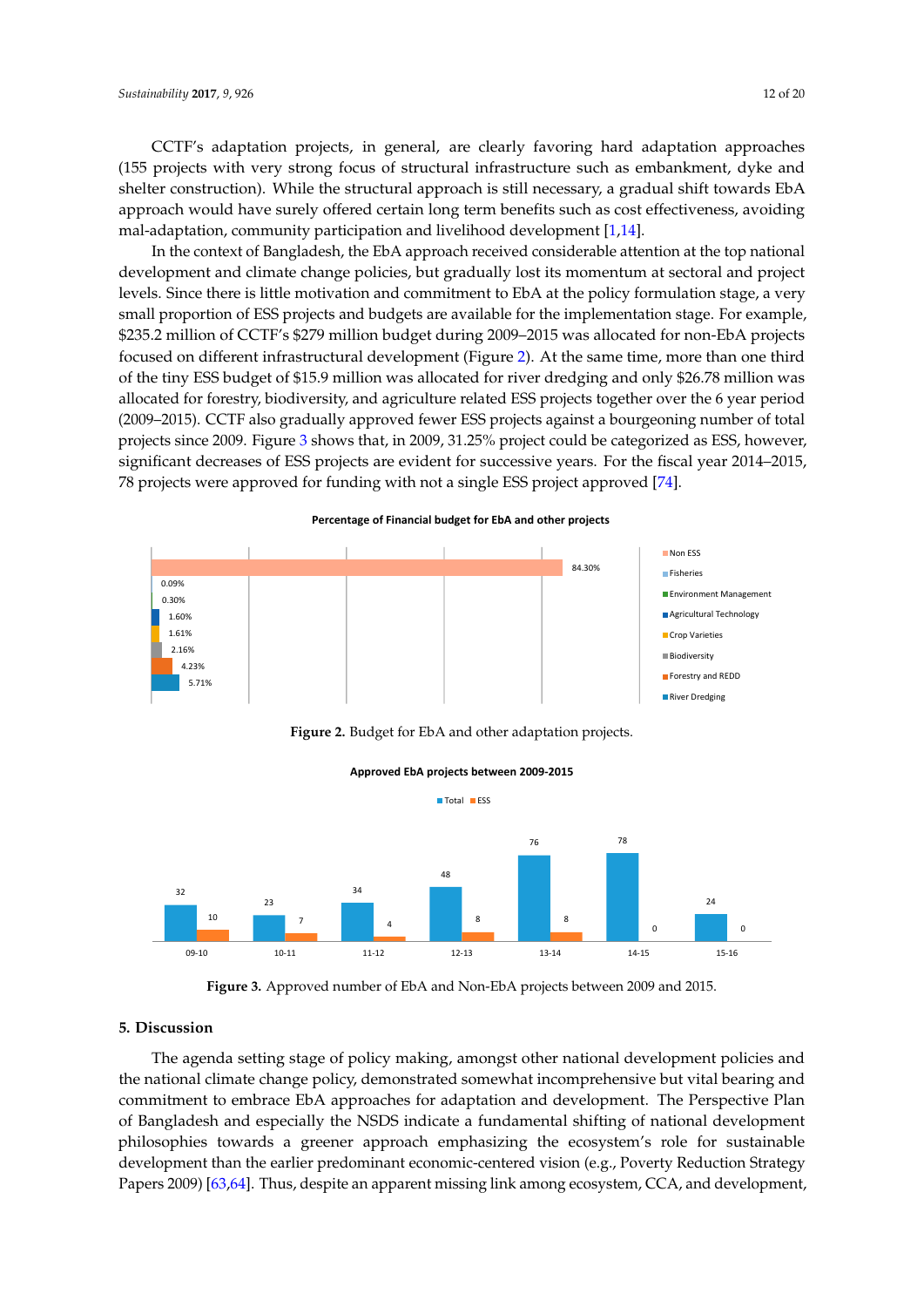the documents demonstrated commitments to enhancing the ecosystem's roles in sustainable development, which can subsequently promote EbA [\[63,](#page-17-14)[64\]](#page-17-15). EbA considerations are not as visible as someone might expect in the FYP-1, however, it mainly proposes BCCSAP to plan for a climate resilient future. Although, increasing EbA considerations are evident in the BCCCSAP, there are many untapped potentialities remain unexplored, for example, no ESS centric DRR and urban management proposals. However, in conjunction with national development policies, a clear point of departure is visible. The results at the agenda setting stage, thus, can be seen as an indication of improved vertical mainstreaming of ecosystem approaches among the key and influential policy making bodies and actors for national development, i.e., ministries and political leadership.

Results reveal a significant discontinuation of EbA consideration at both policy formulation and implementation stages or horizontal mainstreaming level. In the current policy making system in Bangladesh, much of the sectoral development work is carried out by respective ministries and associated sectors through sectoral strategies and projects [\[75](#page-18-4)[,76\]](#page-18-5). Analysis of most vulnerable and pertinent sectors to EbA, i.e., agriculture, coastal, DRR, forestry, water, biodiversity, urban, wetland and livelihood sectors, revealed rather an unimpressive picture in terms of EbA mainstreaming. Except for the coastal sector, all other sectoral development policies trivially reflected the prospects of EbA, and, in many instances, completely ignored them. Adaptation projects at the implementation level, likewise, demonstrated even more conservative adaptation approaches preferring to invest more in hard approaches overlooking the EbA potentials. In addition, climate change adaptation and ecosystem approaches are seen as competing elements, and sectors, rather than complementing one another, which is identified as one of the major challenges to promoting EbA [\[77\]](#page-18-6).

The findings of the review could briefly be summarized from three main perspectives. Firstly, climate change adaptation in Bangladesh is overwhelmingly viewed as a structural and technical approach ignoring its socio-cultural attachments with human and nature [\[46](#page-17-0)[,78\]](#page-18-7). As a result, EbA approaches are still an underappreciated measure throughout the decision making stages. Secondly, the findings highlight vast differences in adaptation priorities and understanding at national and sectoral level [\[79](#page-18-8)[,80\]](#page-18-9). EbA is certainly not a top priority of sectoral adaptation activities, evident in sectoral policies and projects. Thirdly, it appeared that policy makers at both national and sectoral levels remain uninformed and unaware regarding the potential of the EbA approach [\[14](#page-15-26)[,81\]](#page-18-10). This is why potential ESS scopes, e.g., DRR, urban and water, are often ignored or undervalued.

Globally, there are clear research gaps in understanding the governance and other social-ecological challenges to uptake and implement EbA approaches. Much of the research is still very much skewed to developing and evaluating different EbA techniques and technologies [\[82\]](#page-18-11). Therefore, the rarity of the published literature made it difficult to explain the reasons behind the slower pace of EbA mainstreaming. Horizontal mainstreaming, which is important to bring changes at sub-national and local levels, occurs at a considerably slower scale and pace than vertical mainstreaming at the national level. Reviews of existing adaptation literature on Bangladesh mainly pointed out three structural flaws of current adaptation policy making: (i) adaptation ideologies; (ii) policy making process; and (iii) awareness and mainstreaming.

#### *5.1. Adaptation Ideologies*

Historically, the adaptation strategies and projects in Bangladesh demonstrated pure preference of hard adaptation such as embankment and dams for flood management started in 1960 [\[83,](#page-18-12)[84\]](#page-18-13) and play key roles in defining adaptation ideologies, policy agenda [\[84](#page-18-13)[,85\]](#page-18-14). Hard adaptation approach, since then, became a part of adaptation culture and ideology of major institutions, e.g., rural development and water resource ministries. Likewise, sectoral planning is still mostly dominated by hard structural approaches [\[86\]](#page-18-15). For example, water resource and rural development ministries mostly favored hard approaches, which are evident in their respective sectoral plans and projects (see Figure [4\)](#page-13-0).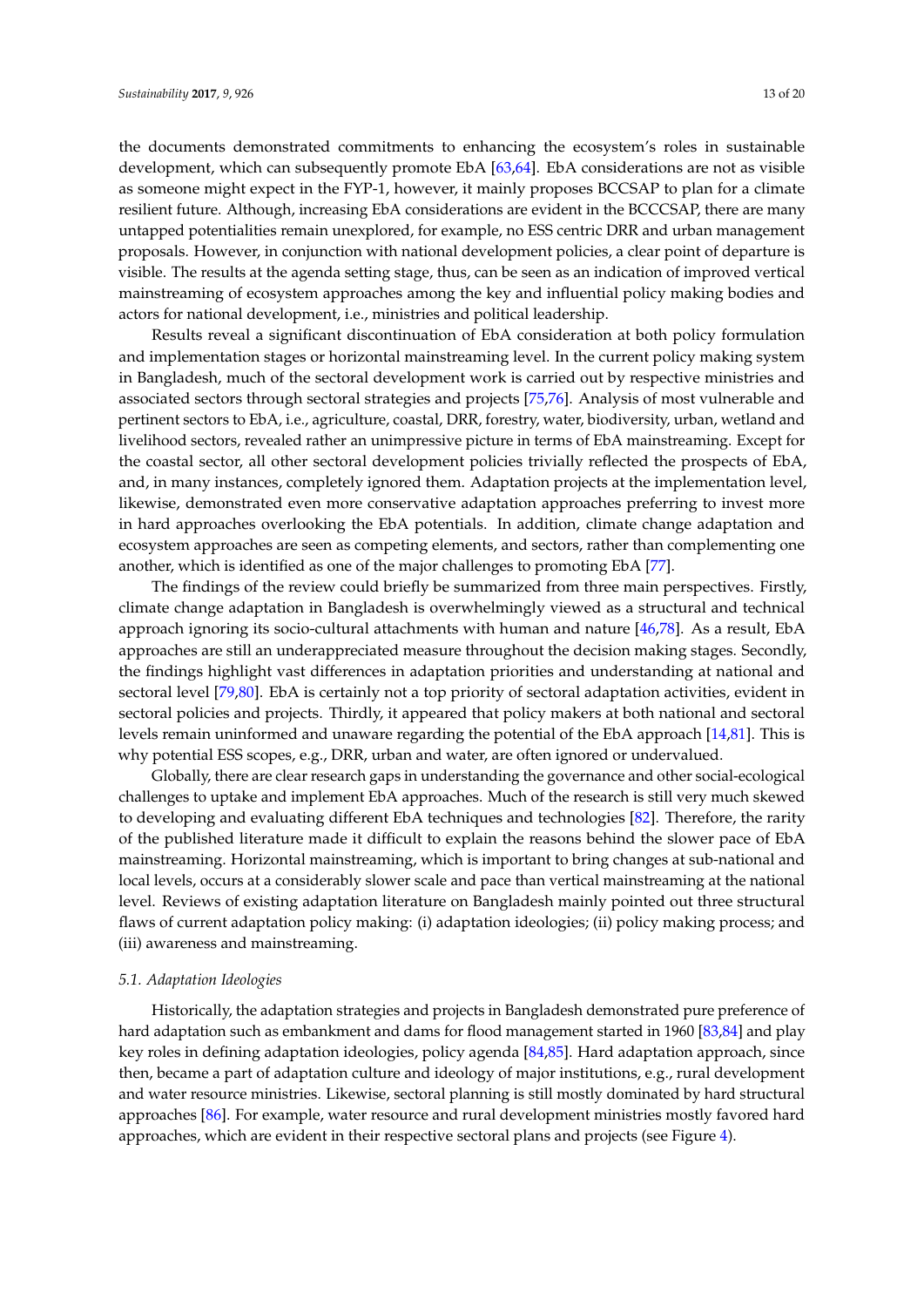<span id="page-13-0"></span>

**Figure 4.** Ministry wise EbA project distribution.

#### *5.2. Policy Making Processes*

Policy making processes in Bangladesh are traditionally top-down owing to its long colonial past and mostly driven by the experts and bureaucrats [\[75,](#page-18-4)[87\]](#page-18-16). Public and stakeholder participation in policy making processes are still significantly poor despite recent the increase in making "deliberate" policy outcomes [\[87](#page-18-16)[,88\]](#page-18-17). The national development and climate change polices are credited for public consultation in its development phases with non-governmental stakeholders. When it comes to developing sectoral policies and plans, the ministries are responsible for policy formulation, planning, evaluation and implementation lead by experts and sectoral bureaucrats [\[88\]](#page-18-17). Expert driven (sectoral) policies are often blamed for lack of multidisciplinary inputs, stakeholder and local participation [\[47](#page-17-1)[,89](#page-18-18)[,90\]](#page-18-19). Additionally, bureaucratic planning and policy in Bangladesh gradually lost objectivity, grew in reluctance to engage stakeholders and is undermined by excessive political influence [\[75\]](#page-18-4). As a result, sectoral policies are mostly following traditional norms, forms and practices to avoid tussling with established practices and power structures [\[75,](#page-18-4)[91\]](#page-18-20). Furthermore, the structural anomalies, poor human resources management, corruption and lack of accountability of current bureaucracy also lead to steady decline of policies [\[34](#page-16-5)[,75\]](#page-18-4).

#### *5.3. Institutional Capacity to Mainstreaming of Climate Change*

Increasing capacity and awareness of climatic risk and knowledge of adaptation at institutional level are important cornerstones for sustainable resilience planning [\[17](#page-15-12)[,92\]](#page-18-21). Climate change is still viewed as an environmental problem and the necessary mainstreaming of climate change is yet to happen in Bangladesh, let alone mainstreaming of ESS approaches [\[45,](#page-16-14)[88,](#page-18-17)[93\]](#page-18-22). The Ministry of Forests and Environment (MOEF) and Ministry of Agriculture are much closer to climate change impacts and regularly participate in climate change issues nationally and internationally. This is why their projects often acknowledge the role of alternative approaches such as ESS as well as have a relatively higher proportion of EbA projects compared to other ministries (see Figure [4\)](#page-13-0). At the same time, frequent disasters, e.g., cyclone, flood and river erosion force the responsible organizations to compete over priorities and undertake short term priorities such as constructing concrete dams and embankments rather than long term and alternative approaches such as EbA. Analysis of CCTF's projects revealed that Ministries such as Water Resources (MoWR), Local Government and Ministry of Disaster Management and Relief (MODMR) are occupied with structural contingency projects such as building shelter and embankments (see Figure [4\)](#page-13-0).

Therefore, the findings of the paper arrive at the similar conclusion of the relevant literature of adaptation governance, e.g., [\[7](#page-15-3)[,16](#page-15-11)[,26,](#page-16-0)[94\]](#page-19-0) that the EbA approach is very much a nascent concept at the adaptation policy level, especially in the context of a developing country. More research is necessary addressing EbA governance, e.g., [\[14](#page-15-26)[,17](#page-15-12)[,85\]](#page-18-14) to establish the underlying causes of such low levels of (horizontal) mainstreaming of EbA. From the mainstreaming perspective, the findings also signify the

**Ministry-wise EbA project distribution**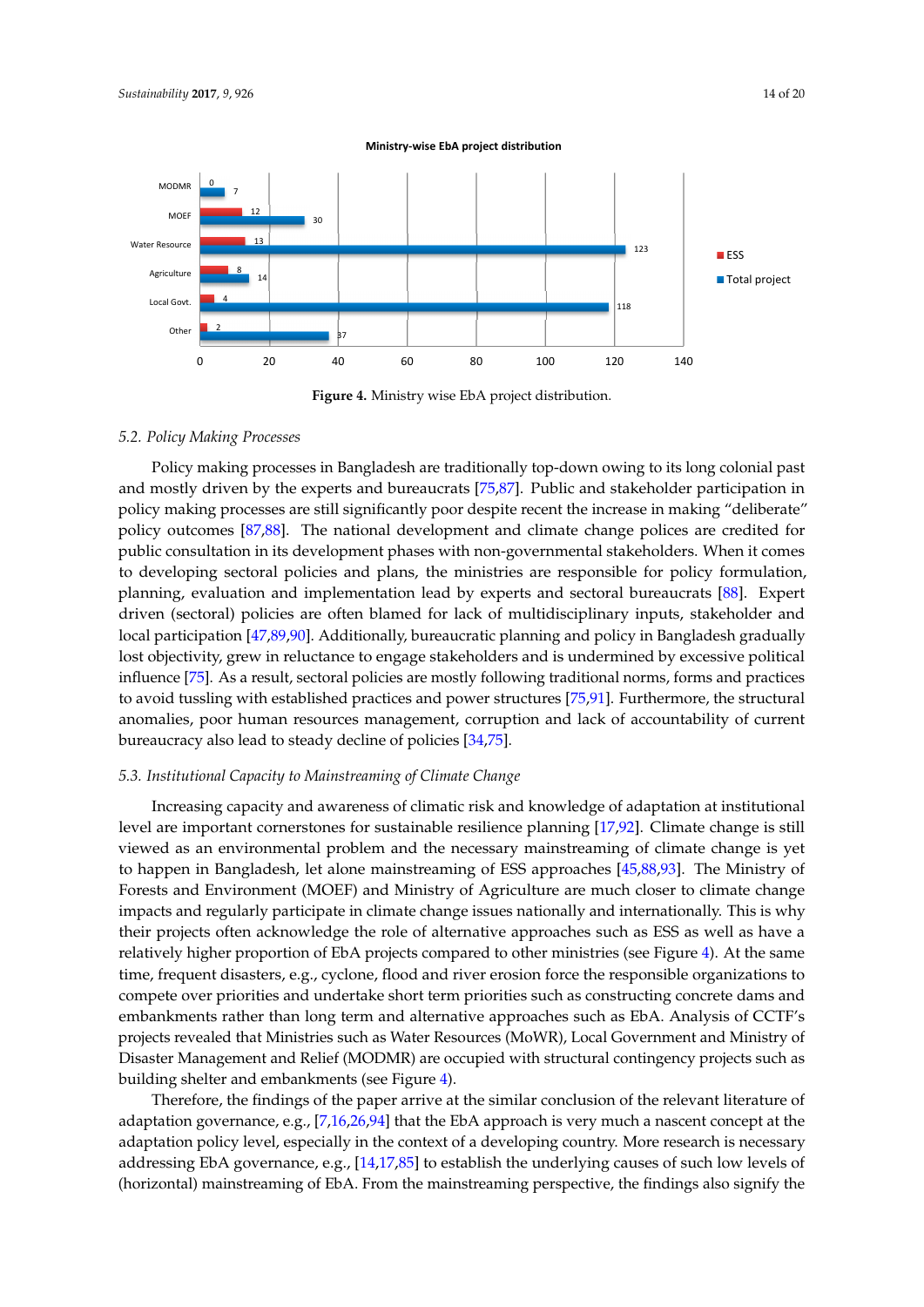important statement that the current development and adaptation policies and practices of Bangladesh are yet not very favorable for materializing a holistic and integrated concept of EbA.

Based on the findings of the policy review, the four important priorities for EbA mainstreaming could be identified. Firstly, communicating climate knowledge and learning across scales to improve horizontal mainstreaming through increasing inter and intra organization cooperation and participation for developing sectoral plans and adaptation projects. Secondly, increasing the learning and adaptive capacities of the key sectors and organization so that state-of-the-art ideologies and technologies can be transferred for action. Thirdly, update sectoral policies in light of global scientific understanding, learning and experiences as well as to ensure legitimate back-up for the policies for better implementation [\[17\]](#page-15-12). Fourthly, EbA policies across scale will necessarily address the poor and vulnerable communities since the distribution of ESS are often influenced by the social and political elites [\[95\]](#page-19-1).

#### <span id="page-14-3"></span>**6. Conclusions**

Ecosystem and ecosystem services are fundamental for sustaining and building resilience to climate change impacts most notably through livelihood development, urban resilience, agricultural productivity and disaster risk reduction (DRR). Hence, ESS based adaptation approaches (EbA) increasing in importance in international and national adaptation discourses. Because of the close interdependence, EbA is possibly the most favorable pathway for conceiving and implementing a no-regret adaptation approach along with sustainable development. Vertical and horizontal mainstreaming of EbA both at development and climate change adaptation will provide an extra edge for policy makers for inclusive development, resource efficiency and, above all, sustainability.

<span id="page-14-2"></span>The paper reviewed national development and climate policies, sectoral development polices and CCTF's adaptation policies to understand and evaluate EbA mainstreaming. The findings showed that EbA is still a fringe adaptation component at different policy and implementation levels. Current EbA mainstreaming and integration in the national policy process offer the somber picture, especially at the horizontal level involving sectoral and implementation level that the possibilities of EbA are largely ignored for the majority of potential sectors over an evident preference for structural adaptation. Long-standing structural favored adaptation ideologies, isolated and bureaucracy dependent sectoral adaptation decision-making and lack of mainstreaming awareness at different policy-making levels are, among others, formidable challenges to overcome to promote ecosystem approaches of climate change adaptation and development.

**Acknowledgments:** The authors are grateful to the two anonymous reviewers for their very constructive comments to improve the manuscript. The authors are also acknowledging the financial support from the Technische Hochschule Köln, the University of Trier and the International Centre for Climate Change Adaptation and Development (ICCCAD) for this open access publication, as well as, Centers for Natural Resources and Development (CNRD) network for providing the research opportunity.

**Author Contributions:** Nazmul Huq and Antje Bruns conceptualized the research idea; Nazmul Huq prepared the primary text and analyzed the data; and Antje Bruns, Lars Ribbe and Saleemul Huq edited, reviewed and finalized the text.

**Conflicts of Interest:** The authors declare no conflict of interests.

#### **References**

- <span id="page-14-0"></span>1. Bhatta, L.D.; van Oort, B.E.H.; Stork, N.E.; Baral, H. Ecosystem services and livelihoods in a changing climate: Understanding local adaptations in the Upper Koshi, Nepal. *Int. J. Biodivers. Sci. Ecosyst. Serv. Manag.* **2015**, *11*, 145–155. [\[CrossRef\]](http://dx.doi.org/10.1080/21513732.2015.1027793)
- 2. Huq, N. Ecosystem services for meeting sustainable development goals: Challenges and pathways. *Chang. Adapt. Socio-Ecol. Syst.* **2015**, *2*, 97–99. [\[CrossRef\]](http://dx.doi.org/10.1515/cass-2015-0014)
- <span id="page-14-1"></span>3. Wertz-Kanounnikoff, S.; Locatelli, B.; Wunder, S.; Brockhaus, M. Ecosystem-based adaptation to climate change: What scope for payments for environmental services? *Clim. Dev.* **2011**, *3*, 143–158. [\[CrossRef\]](http://dx.doi.org/10.1080/17565529.2011.582277)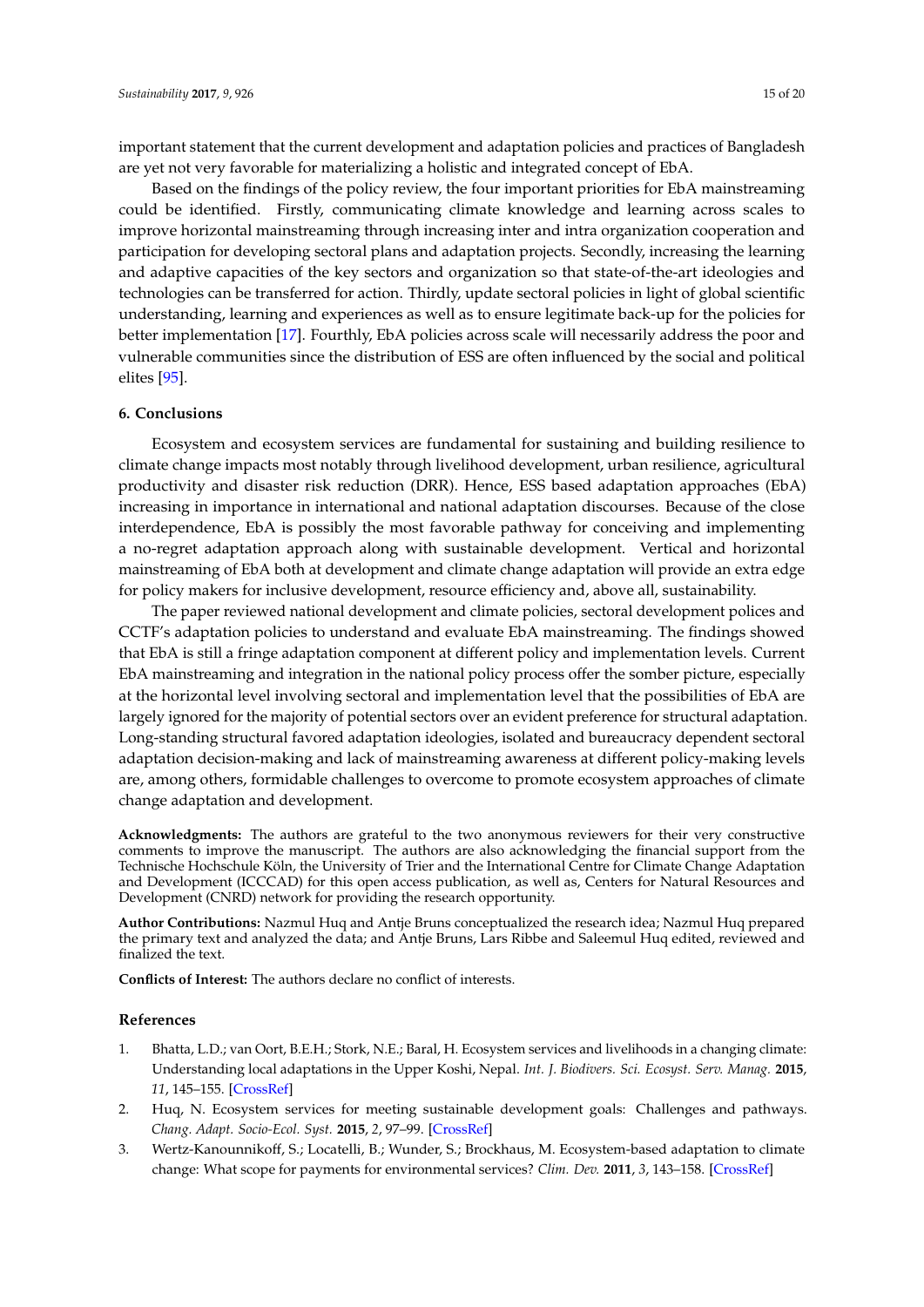- <span id="page-15-22"></span><span id="page-15-21"></span><span id="page-15-0"></span>4. Depietri, Y.; Renaud, F.G.; Kallis, G. Heat waves and floods in urban areas: A policy-oriented review of ecosystem services. *Sustain. Sci.* **2011**, *7*, 95–107. [\[CrossRef\]](http://dx.doi.org/10.1007/s11625-011-0142-4)
- <span id="page-15-23"></span><span id="page-15-1"></span>5. Munroe, R.; Roe, D.; Doswald, N.; Spencer, T.; Möller, I.; Vira, B.; Reid, H.; Kontoleon, A.; Giuliani, A.; Castelli, I.; et al. Review of the evidence base for ecosystem-based approaches for adaptation to climate change. *Environ. Evid.* **2012**, *1*, 13. [\[CrossRef\]](http://dx.doi.org/10.1186/2047-2382-1-13)
- <span id="page-15-2"></span>6. UNFCCC. *Report on the Technical Workshop on Ecosystem-Based Approaches for Adaptation to Climate Change*; UNFCC: Bonn, Germany, 2013.
- <span id="page-15-3"></span>7. Huq, N.; Stubbings, A. How is the Role of Ecosystem Services Considered in Local Level Flood Management Policies: Case Study in Cumbria, England. *J. Environ. Assess. Policy Manag.* **2015**, *17*, 1550032. [\[CrossRef\]](http://dx.doi.org/10.1142/S1464333215500325)
- <span id="page-15-24"></span><span id="page-15-4"></span>8. Costanza, R.; Pérez-Maqueo, O.; Martinez, M.L.; Sutton, P.; Anderson, S.J.; Mulder, K. The value of coastal wetlands for hurricane protection. *Ambio* **2008**, *37*, 241–248. [\[CrossRef\]](http://dx.doi.org/10.1579/0044-7447(2008)37[241:TVOCWF]2.0.CO;2)
- <span id="page-15-5"></span>9. Crossman, N.D.; Burkhard, B.; Nedkov, S.; Willemen, L.; Petz, K.; Palomo, I.; Drakou, E.G.; Martín-Lopez, B.; McPhearson, T.; Boyanova, K.; et al. A blueprint for mapping and modelling ecosystem services. *Ecosyst. Serv.* **2013**, *4*, 4–14. [\[CrossRef\]](http://dx.doi.org/10.1016/j.ecoser.2013.02.001)
- <span id="page-15-25"></span><span id="page-15-6"></span>10. IUCN. *Building Resilience to Climate Change Ecosystem-Based Adaptation and Lessons from the Field*; Pérez, Á.A., Fernández, B.H., Gatti, R.C., Eds.; IUCN: Gland, Switzerland, 2010.
- <span id="page-15-7"></span>11. MEA. *Millennium Ecosystem Assessment—Ecosystems and Human Well-Being: Biodiversity Synthesis*; World Resources Institute: Washington, DC, USA, 2005.
- <span id="page-15-8"></span>12. Van Buuren, A.; Potter, K.; Warner, J.; Fischer, T. Making space for institutional change? A comparative case study on regime stability & change in river flood management in the Netherlands & England. *Int. J. Water Gov.* **2015**, *3*, 81–100.
- <span id="page-15-9"></span>13. Convention on Biological Diversity. *Connecting Biodiversity and Climate Change Mitigation and Adaptation: Report of the Second Ad Hoc Technical Expert Group on Biodiversity and Climate Change*; Convention on Biological Diversity: Montreal, QC, Canada, 2009.
- <span id="page-15-26"></span>14. Chong, J. Ecosystem-based approaches to climate change adaptation: Progress and challenges. *Int. Environ. Agreem. Politics Law Econ.* **2014**, *14*, 391–405. [\[CrossRef\]](http://dx.doi.org/10.1007/s10784-014-9242-9)
- <span id="page-15-10"></span>15. Vignola, R.; Harvey, C.A.; Bautista-Solis, P.; Avelino, J.; Rapidel, B.; Donatti, C.; Martinez, R. Ecosystem-based adaptation for smallholder farmers: Definitions, opportunities and constraints. *Agric. Ecosyst. Environ.* **2015**, *211*, 126–132. [\[CrossRef\]](http://dx.doi.org/10.1016/j.agee.2015.05.013)
- <span id="page-15-11"></span>16. Jones, H.P.; Hole, D.G.; Zavaleta, E.S. Harnessing nature to help people adapt to climate change. *Nat. Clim. Chang.* **2012**, *2*, 504–509. [\[CrossRef\]](http://dx.doi.org/10.1038/nclimate1463)
- <span id="page-15-12"></span>17. Huq, N. Institutional Adaptive Capacities to Promote Ecosystem-based Adaptation (EbA) to Flooding in England. *Int. J. Clim. Chang. Strateg. Manag.* **2016**, *8*, 212–235. [\[CrossRef\]](http://dx.doi.org/10.1108/IJCCSM-02-2015-0013)
- <span id="page-15-13"></span>18. Colls, A.; Ash, N.; Ikkala, N. *Ecosystem-Based Adaptation: A Natural Response to Climate Change*; IUCN: Gland, Switzerland, 2009.
- <span id="page-15-14"></span>19. Grimsditch, G. Ecosystem-Based Adaptation in the Urban Environment. In *Resilient Cities: Cities and Adaptation to Climate Change—Proceedings of the Global Forum 2010*; Otto-Zimmermann, K., Ed.; Springer: Dordrecht, The Netherlands, 2011.
- <span id="page-15-15"></span>20. Huq, N. Small scale fresh water ponds in rural Bangladesh: Navigating roles and services. *Int. J. Water* **2016**, *10*, 73–85.
- <span id="page-15-16"></span>21. Travers, A.; Elrick, C.; Kay, R.; Vestergaard, O. *Ecosystem-Based Adaptation Guidance: Moving from Principles to Practice*; United Nations Environment Programme: Nairobi, Kenya, 2012.
- <span id="page-15-17"></span>22. Naumann, S.; Anzaldua, G.; Gerdes, H.; Frelih-Larsen, A.; Davis, M. *Assessment of the Potential of Ecosystem-Based Approaches to Climate Change Adaptation and Mitigation in Europe*; Final Report to the European Commission, DG Environment; University of Oxford: Oxford, UK, 2011.
- <span id="page-15-18"></span>23. Vignola, R.; Locatelli, B.; Martinez, C.; Imbach, P. Ecosystem-based adaptation to climate change: What role for policy-makers, society and scientists? *Mitig. Adapt. Strateg. Glob. Chang.* **2009**, *14*, 691–696. [\[CrossRef\]](http://dx.doi.org/10.1007/s11027-009-9193-6)
- <span id="page-15-19"></span>24. Szabo, S.; Renaud, F.G.; Hossain, M.S.; Sebesvári, Z.; Matthews, Z.; Foufoula-Georgiou, E.; Nicholls, R.J. Sustainable Development Goals Offer New Opportunities for Tropical Delta Regions. *Environ. Sci. Policy Sustain. Dev.* **2015**, *57*, 16–23. [\[CrossRef\]](http://dx.doi.org/10.1080/00139157.2015.1048142)
- <span id="page-15-20"></span>25. Munang, R.; Thiaw, I.; Alverson, K.; Liu, J.; Han, Z. The role of ecosystem services in climate change adaptation and disaster risk reduction. *Curr. Opin. Environ. Sustain.* **2013**, *5*, 47–52. [\[CrossRef\]](http://dx.doi.org/10.1016/j.cosust.2013.02.002)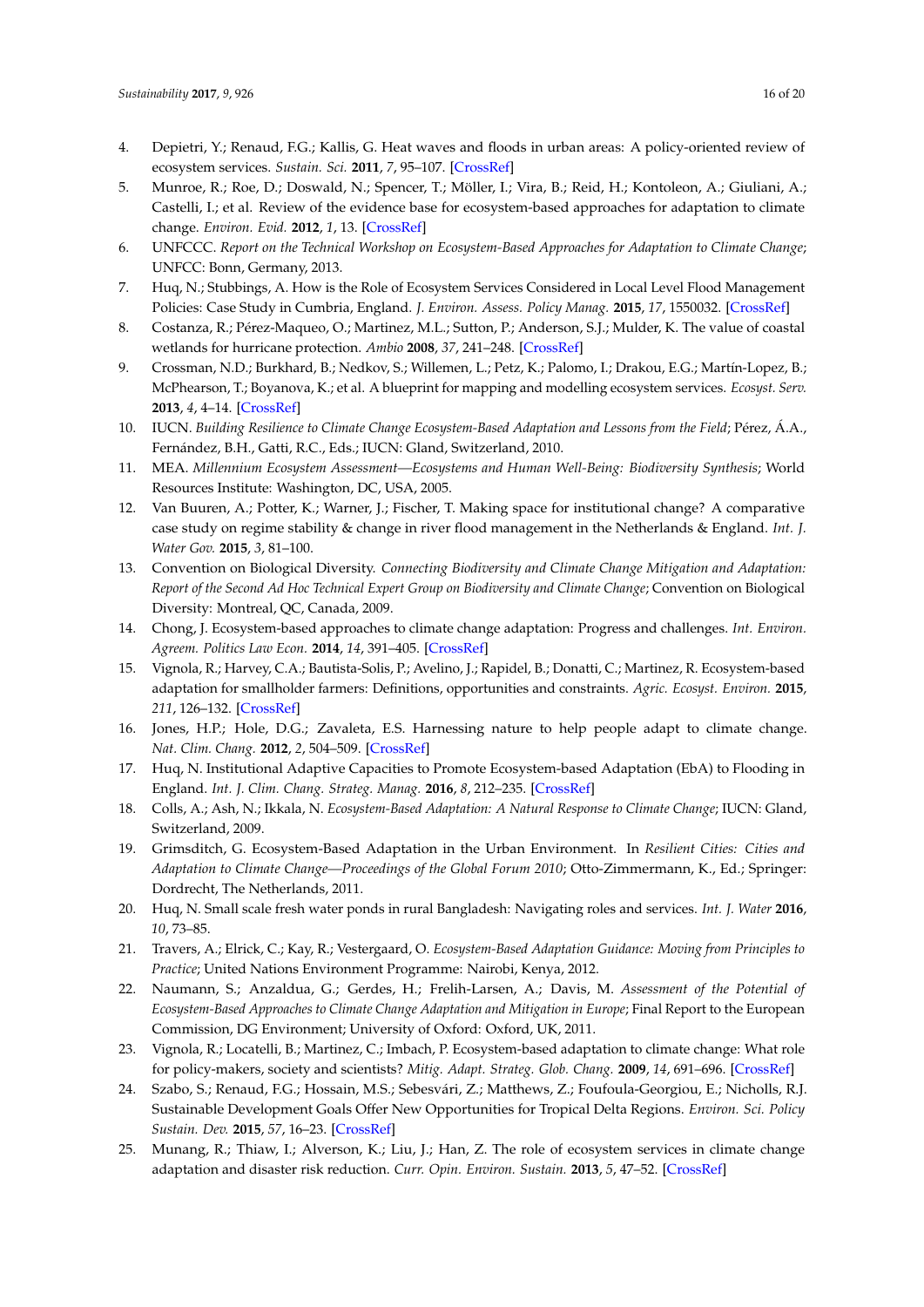- <span id="page-16-7"></span><span id="page-16-0"></span>26. Doswald, N.; Munroe, R.; Roe, D.; Giuliani, A.; Castelli, I.; Stephens, J.; Möller, I.; Spencer, T.; Vira, B.; Reid, H. Effectiveness of ecosystem-based approaches for adaptation: review of the evidence-base. *Clim. Dev.* **2014**, *6*, 185–201. [\[CrossRef\]](http://dx.doi.org/10.1080/17565529.2013.867247)
- <span id="page-16-1"></span>27. Patrick, D.M. Climate Change Adaptation for People and Nature: Climate Change Adaptation for People and Nature. *Adv. Clim. Chang. Res.* **2013**, *3*, 22–37.
- <span id="page-16-8"></span>28. Mercer, J.; Kelman, I.; Alfthan, B.; Kurvits, T. Ecosystem-based adaptation to climate change in caribbean small island developing states: Integrating local and external knowledge. *Sustainability* **2012**, *4*, 1908–1932. [\[CrossRef\]](http://dx.doi.org/10.3390/su4081908)
- 29. World Bank. *Convenient Solutions to an Inconvenient Truth: Ecosystem based Approaches to Climate Change*; World Bank: Washington, DC, USA, 2009.
- 30. Schroth, G.; Laderach, P.; Dempewolf, J.; Philpott, S.; Haggar, J.; Eakin, H.; Castillejos, T.; Garcia Moreno, J.; Soto Pinto, L.; Hernandez, R.; et al. Towards a climate change adaptation strategy for coffee communities and ecosystems in the Sierra Madre de Chiapas, Mexico. *Mitig. Adapt. Strateg. Glob. Chang.* **2009**, *14*, 605–625. [\[CrossRef\]](http://dx.doi.org/10.1007/s11027-009-9186-5)
- <span id="page-16-2"></span>31. Carabine, E.; Venton, C.C.; Tanner, T.; Bahadur, A. *The Contribution of Ecosystem Services to Human Resilience A Rapid Review*; Oversease Development Institute: London, UK, 2015.
- <span id="page-16-3"></span>32. Pramova, E.; Locatelli, B.; Brockhaus, M.; Fohlmeister, S. Ecosystem services in the National Adaptation Programmes of Action. *Clim. Policy* **2012**, *12*, 393–409. [\[CrossRef\]](http://dx.doi.org/10.1080/14693062.2011.647848)
- <span id="page-16-9"></span><span id="page-16-4"></span>33. Guerry, A.D.; Polasky, S.; Lubchenco, J.; Chaplin-Kramer, R.; Daily, G.C.; Griffin, R.; Ruckelshaus, M.; Bateman, I.J.; Duraiappah, A.; Elmqvist, T.; et al. Natural capital and ecosystem services informing decisions: From promise to practice. *Proc. Natl. Acad. Sci. USA* **2015**, *112*, 7348–7355. [\[CrossRef\]](http://dx.doi.org/10.1073/pnas.1503751112) [\[PubMed\]](http://www.ncbi.nlm.nih.gov/pubmed/26082539)
- <span id="page-16-5"></span>34. Huq, N.; Hugé, J. "Greening" Integrated Water Resources Management Policies for Tackling Climate Change Impacts: A Call for Sustainable Development. In *Climate Change and the Sustainable Use of Water Resources*; Leal Filho, W., Ed.; Climate Change Management; Springer: Berlin/Heidelberg, Germany, 2012; pp. 173–183.
- <span id="page-16-6"></span>35. IUCN. *The Ecosystem Approach: Learning from Experience*; Shepherd, G., Ed.; IUCN: Gland, Switzerland, 2008.
- 36. Munroe, R.; Doswald, N.; Roe, D.; Reid, H.; Giuliani, A.; Castelli, I. *Guidance on Applying the Framework for Assessing the Evidence for the Effectiveness of Ecosystem-based Approaches to Adaptation*; BirdLife International, UNEP-WCMC, IIED: Cambridge, UK, 2011.
- 37. Munroe, R.; Doswald, N.; Roe, D.; Reid, H.; Giuliani, A.; Castelli, I.; Nathalie, D. *Evidence of Effectiveness of Ecosystem-Based Approaches to Adaptation: Review of Case Studies*; BirdLife International, UNEP-WCMC, IIED: Cambridge, UK, 2011.
- 38. Krchnak, K.M.; Smith, D.M.; Deutz, A. *Putting Nature in the Nexus: Investing in Natural Infrastructure to Advance Water-Energy-Food Security*; IUCN, The Nature Conservency: Bonn, Germany, 2011.
- <span id="page-16-13"></span>39. Huq, N.; Renaud, F.G.; Sebesvari, Z. Ecosystem based Adaptation (EbA) to climate change—Integrating Actions to Sustainable Adaptation. In *Impacts World 2013: International Conference on Climate Change Effects*; Potsdam Institute for Climate Impact Research: Potsdam, Germany, 2013; pp. 151–164.
- 40. Everard, M. *Ecosystem Services Case Studies: Better Regulation Science Programme*; Environment Agency: Bristol, UK, 2009.
- 41. Nick, D.; Brown, N.; Lusardi, J. *Assessing the Potential for Mapping Ecosystem Services in England Based on Existing Habitats*; Natural England: Newcastle, UK, 2014.
- <span id="page-16-10"></span>42. Wamsler, C.; Luederitz, C.; Brink, E. Local levers for change: Mainstreaming ecosystem-based adaptation into municipal planning to foster sustainability transitions. *Glob. Environ. Chang.* **2014**, *29*, 189–201. [\[CrossRef\]](http://dx.doi.org/10.1016/j.gloenvcha.2014.09.008)
- <span id="page-16-11"></span>43. Ruckelshaus, M.; McKenzie, E.; Tallis, H.; Guerry, A.; Daily, G.; Kareiva, P.; Polasky, S.; Ricketts, T.; Bhagabati, N.; Wood, S.A.; et al. Notes from the field: Lessons learned from using ecosystem service approaches to inform real-world decisions. *Ecol. Econ.* **2013**, *115*, 11–21. [\[CrossRef\]](http://dx.doi.org/10.1016/j.ecolecon.2013.07.009)
- <span id="page-16-12"></span>44. Wamsler, C. Mainstreaming ecosystem-based adaptation: Transformation toward sustainability in urban governance and planning. *Ecol. Soc.* **2015**, *20*. [\[CrossRef\]](http://dx.doi.org/10.5751/ES-07489-200230)
- <span id="page-16-14"></span>45. Ayers, J.M.; Huq, S.; Wright, H.; Faisal, A.M.; Hussain, S.T. Mainstreaming climate change adaptation into development in Bangladesh. *Clim. Dev.* **2014**, *6*, 293–305. [\[CrossRef\]](http://dx.doi.org/10.1080/17565529.2014.977761)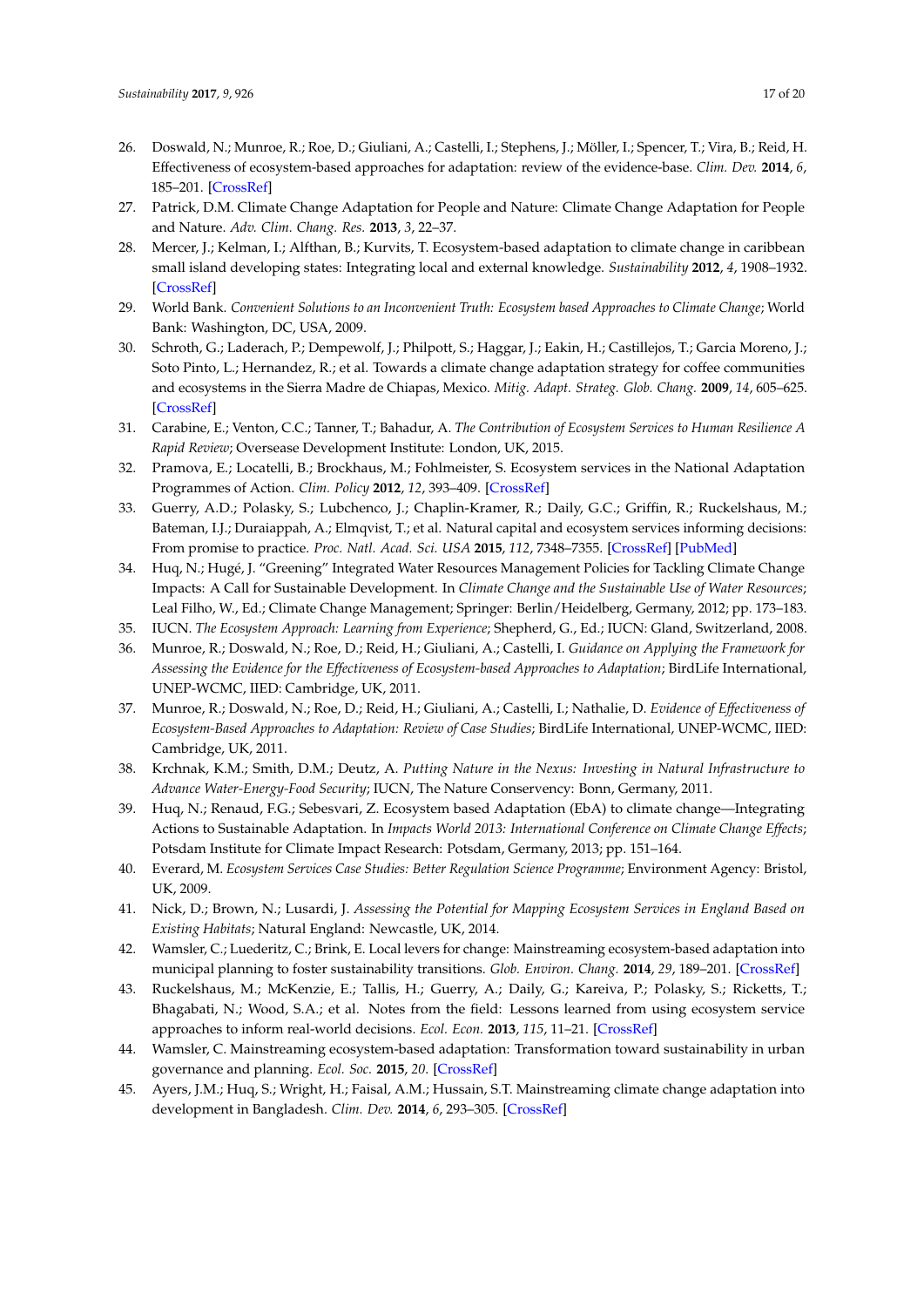- <span id="page-17-0"></span>46. Wright, H.; Vermeulen, S.; Laganda, G.; Olupot, M.; Ampaire, E.; Jat, M.L. Farmers, food and climate change: Ensuring community-based adaptation is mainstreamed into agricultural programmes. *Clim. Dev.* **2014**, *6*, 318–328. [\[CrossRef\]](http://dx.doi.org/10.1080/17565529.2014.965654)
- <span id="page-17-1"></span>47. Ojea, E. Challenges for mainstreaming Ecosystem-based Adaptation into the international climate agenda. *Curr. Opin. Environ. Sustain.* **2015**, *14*, 41–48. [\[CrossRef\]](http://dx.doi.org/10.1016/j.cosust.2015.03.006)
- <span id="page-17-2"></span>48. Cowling, R.M.; Egoh, B.; Knight, A.T.; O'Farrell, P.J.; Reyers, B.; Rouget, M.; Roux, D.J.; Welz, A.; Wilhelm-Rechman, A. An operational model for mainstreaming ecosystem services for implementation. *Proc. Natl. Acad. Sci. USA* **2008**, *105*, 9483–9488. [\[CrossRef\]](http://dx.doi.org/10.1073/pnas.0706559105) [\[PubMed\]](http://www.ncbi.nlm.nih.gov/pubmed/18621695)
- 49. Heller, N.E.; Zavaleta, E.S. Biodiversity management in the face of climate change: A review of 22 years of recommendations. *Biol. Conserv.* **2009**, *142*, 14–32. [\[CrossRef\]](http://dx.doi.org/10.1016/j.biocon.2008.10.006)
- <span id="page-17-3"></span>50. Vignola, R.; McDaniels, T.L.; Scholz, R.W. Governance structures for ecosystem-based adaptation: Using policy-network analysis to identify key organizations for bridging information across scales and policy areas. *Environ. Sci. Policy* **2013**, *31*, 71–84. [\[CrossRef\]](http://dx.doi.org/10.1016/j.envsci.2013.03.004)
- <span id="page-17-4"></span>51. Wamsler, C.; Pauleit, S. Making headway in climate policy mainstreaming and ecosystem-based adaptation: Two pioneering countries, different pathways, one goal. *Clim. Chang.* **2016**, *137*, 71–87. [\[CrossRef\]](http://dx.doi.org/10.1007/s10584-016-1660-y)
- <span id="page-17-5"></span>52. Benson, D.; Gain, A.K.; Rouillard, J. Water Governance in a Comparative Perspective: From IWRM to a "Nexus" Approach? *Water Altern.* **2015**, *8*, 756–773.
- 53. UNDP-UNEP. *Mainstreaming Climate Change Adaptation into Development Planning: A Guide for Practitioners*; UNDP-UNEP: Nairobi, Kenya, 2011.
- <span id="page-17-6"></span>54. Rasul, G.; Sharma, B. The nexus approach to water–energy–food security: An option for adaptation to climate change. *Clim. Policy* **2015**, *3062*, 1–21. [\[CrossRef\]](http://dx.doi.org/10.1080/14693062.2015.1029865)
- <span id="page-17-7"></span>55. Gain, A.K.; Giupponi, C.; Benson, D. The water-energy-food (WEF) security nexus: The policy perspective of Bangladesh. *Water Int.* **2015**, *40*, 895–910. [\[CrossRef\]](http://dx.doi.org/10.1080/02508060.2015.1087616)
- <span id="page-17-8"></span>56. Nishat, A.; Mukherjee, N.; Roberts, E.; Hasemann, A. *A Range of Approaches to Address Loss and Damage from Climate Change Impacts in Bangladesh*; BRAC University: Dhaka, Bangladesh, 2013.
- <span id="page-17-9"></span>57. Huq, N.; Hugé, J.; Boon, E.; Gain, A. Climate Change Impacts in Agricultural Communities in Rural Areas of Coastal Bangladesh: A Tale of Many Stories. *Sustainability* **2015**, *7*, 8437–8460. [\[CrossRef\]](http://dx.doi.org/10.3390/su7078437)
- 58. Thomas, T.S.; Mainuddin, K.; Chiang, C.; Rahman, A.; Haque, A.; Islam, N.; Sun, Y.; Quasem, S. *Agriculture and Adaptation in Bangladesh Current and Projected Impacts of Climate Change*; International Food Policy Research Institute: Washington, DC, USA, 2013.
- <span id="page-17-10"></span>59. Dhakal, S.P.; Mahmood, M.N. International aid and cyclone shelters in Bangladesh: Adaptation or maladaptation? *Contemp. South Asia* **2014**, *22*, 290–304. [\[CrossRef\]](http://dx.doi.org/10.1080/09584935.2014.931356)
- <span id="page-17-11"></span>60. Hossain, M.S.; Dearing, J. a.; Rahman, M.M.; Salehin, M. Recent changes in ecosystem services and human well-being in the Bangladesh coastal zone. *Reg. Environ. Chang.* **2016**, *16*, 429–443. [\[CrossRef\]](http://dx.doi.org/10.1007/s10113-014-0748-z)
- <span id="page-17-12"></span>61. Nel, J.L.; Le Maitre, D.C.; Nel, D.C.; Reyers, B.; Archibald, S.; van Wilgen, B.W.; Forsyth, G.G.; Theron, A.K.; O'Farrell, P.J.; Kahinda, J.-M.M.; et al. Natural hazards in a changing world: A case for ecosystem-based management. *PLoS ONE* **2014**, *9*, e95942. [\[CrossRef\]](http://dx.doi.org/10.1371/journal.pone.0095942) [\[PubMed\]](http://www.ncbi.nlm.nih.gov/pubmed/24806527)
- <span id="page-17-13"></span>62. Barlow, J.; Moore, F.; Burgess-Gamble, L. *Working with Natural Processes to Reduce Flood Risk: R & D Framework*; Environment Agency: Bristol, UK, 2014.
- <span id="page-17-14"></span>63. General Economics Division. *Perspective Plan of Bangladesh (2010-2021): Making Vision 2021 a Reality*; General Economics Division (GED): Dhaka, Bangladesh, 2012.
- <span id="page-17-15"></span>64. General Economics Division. *National Sustainable Development Strategy (NSDS)*; General Economics Division (GED): Dhaka, Bangladesh, 2013.
- <span id="page-17-16"></span>65. General Economics Division. *Sixth Five Year Plan (Part 1—Strategic Directions and Policy Framework)*; General Economics Division (GED): Dhaka, Bangladesh, 2011.
- <span id="page-17-17"></span>66. Hugé, J.; Hens, L. The greening of poverty reduction strategy papers: A process approach to sustainability assessment. *Impact Assess. Proj. Apprais.* **2009**, *27*, 7–18. [\[CrossRef\]](http://dx.doi.org/10.3152/146155109X413037)
- <span id="page-17-18"></span>67. MOEF. *Bangladesh Climate Change Strategy and and Action Plan*; MOEF: Dhaka, Bangladesh, 2009.
- <span id="page-17-19"></span>68. General Economics Division. *Sixth Five Year Plan FY2011-2015: Sectoral Strategies, Programmes and Policies*; General Economics Division (GED): Dhaka, Bangladesh, 2011.
- <span id="page-17-21"></span>69. Ministry of Agriculture. *National Agricultural Policy*; Ministry of Agriculture: Dhaka, Bangladesh, 2013.
- <span id="page-17-20"></span>70. GoB. Coastal Zone Policy 2005. Available online: [http://lib.pmo.gov.bd/legalms/pdf/Costal-Zone-Policy-](http://lib.pmo.gov.bd/legalms/pdf/Costal-Zone-Policy-2005.pdf)[2005.pdf](http://lib.pmo.gov.bd/legalms/pdf/Costal-Zone-Policy-2005.pdf) (accessed on 17 January 2016).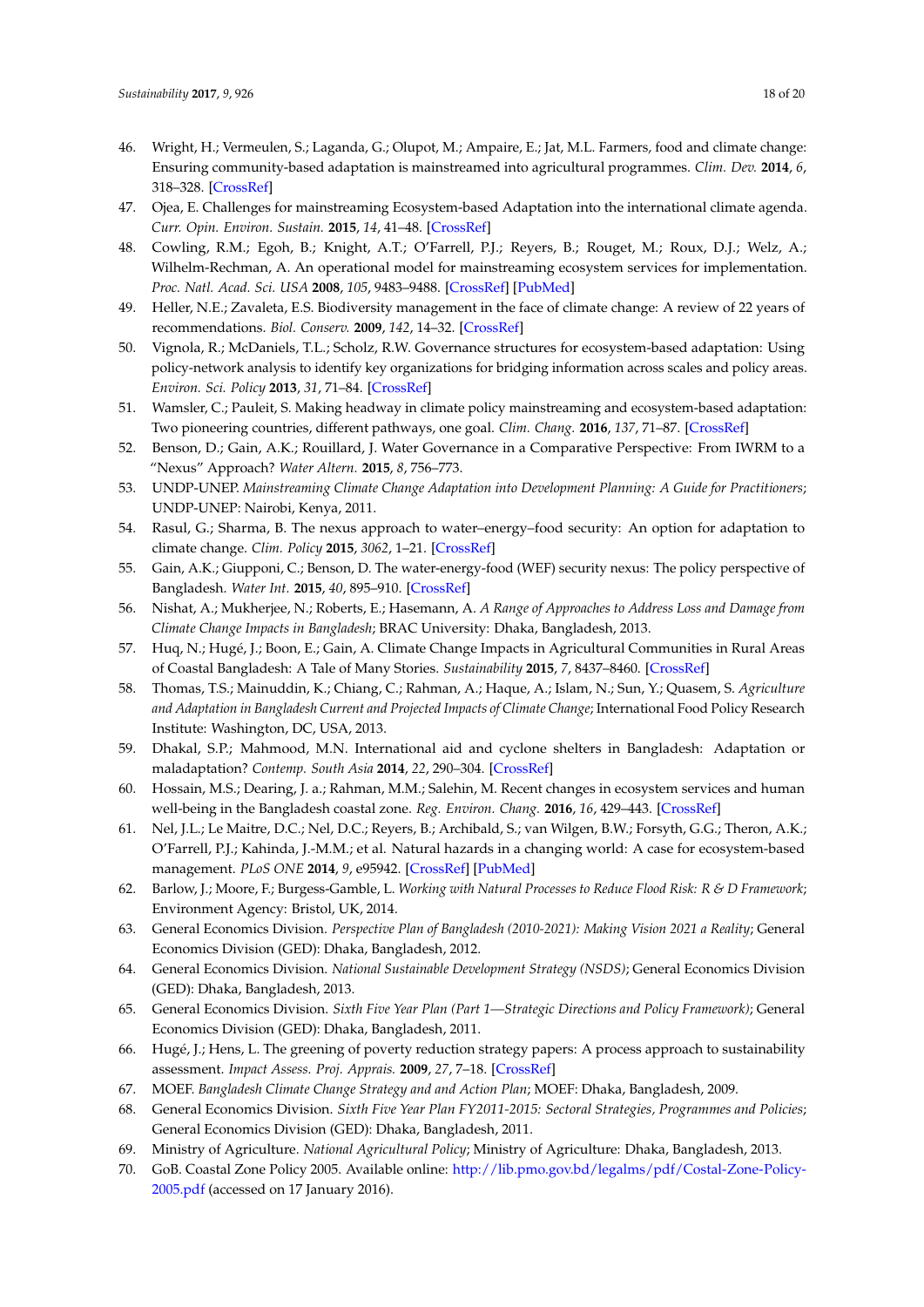- <span id="page-18-0"></span>71. GoB. *National Livestock Development Policy*; GoB: Dhaka, Bangladesh, 2007.
- <span id="page-18-1"></span>72. Government of Bangladesh. *National Plan for Disaster Management 2010–2015*; Government of Bangladesh: Dhaka, Bangladesh, 2010.
- <span id="page-18-2"></span>73. Mercer, J.; Kurvits, T.; Kelman, I.; Mavrogenis, S. Ecosystem-Based Adaptation for Food Security in the AIMS SIDS: Integrating External and Local Knowledge. *Sustainability* **2014**, *6*, 5566–5597. [\[CrossRef\]](http://dx.doi.org/10.3390/su6095566)
- <span id="page-18-3"></span>74. CCTF Approved Project of Bangladesh Climate Change Trust Fund. Updated on 9 December 2015. Available online: <http://www.bcct.gov.bd/images/order/List.pdf> (accessed on 20 December 2015).
- <span id="page-18-4"></span>75. Rashid, A.K. Asia Pacific Journal of Public The role of the bureaucracy in policymaking in Bangladesh. *Asia Pac. J. Public Adm.* **2014**, *36*, 150–161.
- <span id="page-18-5"></span>76. Gain, A.K.; Giupponi, C.; Renaud, F.G. Climate Change Adaptation and Vulnerability Assessment of Water Resources Systems in Developing Countries: A Generalized Framework and a Feasibility Study in Bangladesh. *Water* **2012**, *4*, 345–366. [\[CrossRef\]](http://dx.doi.org/10.3390/w4020345)
- <span id="page-18-6"></span>77. Renaud, F.G.; Sudmeier-rieux, K.; Estrella, M. The relevance of ecosystems for disaster risk reduction. In *The role of ecosystems in disaster risk reduction*; Renaud, F.G., Sudmeier-rieux, K., Estrella, M., Eds.; United Nations University Press: Tokyo, Japan, 2013.
- <span id="page-18-7"></span>78. Ayers, J.M.; Huq, S. Adaptation, development and the community. In *Climate Adaptation Futures*; Palutikof, J., Boulter, S.L., Ash, A.J., Smith, M.S., Parry, M., Waschka, M., Guitart, D., Eds.; John Wiley & Sons: Oxford, UK, 2013; pp. 203–214.
- <span id="page-18-8"></span>79. Islam, A.; Shaw, R.; Mallick, F. Climate Change Adaptation Actions in Bangladesh. In *Disaster Risk Reduction*; Shaw, R., Ed.; Springer: Kyoto, Japan, 2013; pp. 143–163.
- <span id="page-18-9"></span>80. Banks, N.; Roy, M.; Hulme, D. Neglecting the urban poor in bangladesh: Research, policy and action in the context of climate change. *Environ. Urban.* **2011**, *23*, 487–502. [\[CrossRef\]](http://dx.doi.org/10.1177/0956247811417794)
- <span id="page-18-10"></span>81. Hills, T.; Pramova, E. *Informing Decisions on Ecosystem-Based Approaches for the Adaptation of People in the Asia and Pacific Region*; Center for International Forestry Research (CIFOR): Bogor, Indonesia, 2011.
- <span id="page-18-11"></span>82. Howgate, O.R.; Kenyon, W. Community cooperation with natural flood management: A case study in the Scottish Borders. *Area* **2009**, *41*, 329–340. [\[CrossRef\]](http://dx.doi.org/10.1111/j.1475-4762.2008.00869.x)
- <span id="page-18-12"></span>83. Hossain, M.Z.; Sakai, T. Severity of Flood Embankments in Bangladesh and Its Remedial Approach. *Agric. Eng. Int. CIGR J.* **2008**, *X*, 1–11. Available online: [http://fpd-bd.com/wp-content/uploads/](http://fpd-bd.com/wp-content/uploads/2015/09/Severity-of-Flood-Embankments-in-Bangladesh-and-Its-Remedial-Approach.pdf) [2015/09/Severity-of-Flood-Embankments-in-Bangladesh-and-Its-Remedial-Approach.pdf](http://fpd-bd.com/wp-content/uploads/2015/09/Severity-of-Flood-Embankments-in-Bangladesh-and-Its-Remedial-Approach.pdf) (accessed on 12 September 2016).
- <span id="page-18-13"></span>84. Chowdhury, M.R. The Impact of 'Greater Dhaka Flood Protection Project' (GDFPP) on Local Living Environment–The Attitude of the Floodplain Residents. *Nat. Hazards* **2003**, *29*, 309–324. [\[CrossRef\]](http://dx.doi.org/10.1023/A:1024798931426)
- <span id="page-18-14"></span>85. Younus, M.A.F. Flood Vulnerability and Adaptation To Climate Change in Bangladesh: A Review. *J. Environ. Assess. Policy Manag.* **2014**, *16*, 1450024. [\[CrossRef\]](http://dx.doi.org/10.1142/S1464333214500240)
- <span id="page-18-15"></span>86. Talukder, B.; Shamsuddin, D. Environmental Impacts of Flood Control Drainage and Irrigation (FCDI) Projects in a Non-Irrigated Area of Bangladesh: A Case Study. *J. Transdiscipl. Environ. Stud.* **2012**, *11*, 1–21.
- <span id="page-18-16"></span>87. Ayers, J. Resolving the adaptation paradox: Exploring the potential for deliberative adaptation policy-making in Bangladesh. *Glob. Environ. Politics* **2011**, *11*, 62–88. [\[CrossRef\]](http://dx.doi.org/10.1162/GLEP_a_00043)
- <span id="page-18-17"></span>88. Tashmin, N. Policy Responses to Climate Finance in Bangladesh: An Anthropological Interpretation of Policy Making Process. *Int. J. Res. Sociol. Anthropol.* **2015**, *1*, 37–52.
- <span id="page-18-18"></span>89. Liu, J.; Ouyang, Z.; Miao, H. Environmental attitudes of stakeholders and their perceptions regarding protected area-community conflicts: A case study in China. *J. Environ. Manag.* **2010**, *91*, 2254–2262. [\[CrossRef\]](http://dx.doi.org/10.1016/j.jenvman.2010.06.007) [\[PubMed\]](http://www.ncbi.nlm.nih.gov/pubmed/20619528)
- <span id="page-18-19"></span>90. Dewan, C.; Buisson, M.C.; Mukherji, A. The imposition of participation? The case of participatory water management in coastal Bangladesh. *Water Altern.* **2014**, *7*, 342–366.
- <span id="page-18-20"></span>91. Johnson, C.; Penning-Rowsell, E.; Parker, D. Natural and imposed injustices: The challenges in implementing "fair" flood risk management policy in England. *Geogr. J.* **2007**, *173*, 374–390. [\[CrossRef\]](http://dx.doi.org/10.1111/j.1475-4959.2007.00256.x)
- <span id="page-18-21"></span>92. Burton, I.; Malone, E.L.; Huq, S. *Adaptation Policy Frameworks for Climate Change: Developing Strategies, Policies and Measures*; Lim, B., Spanger-siegfried, E., Eds.; Cambridge University Press: Cambridge, UK, 2004.
- <span id="page-18-22"></span>93. Huq, S.; Rahman, A.; Konate, M. Mainstreaming Adaptation to Climate Change in Least Developed Countries ( LDCS ). *Clim. Policy* **2003**, *4*, 25–43. [\[CrossRef\]](http://dx.doi.org/10.1080/14693062.2004.9685508)